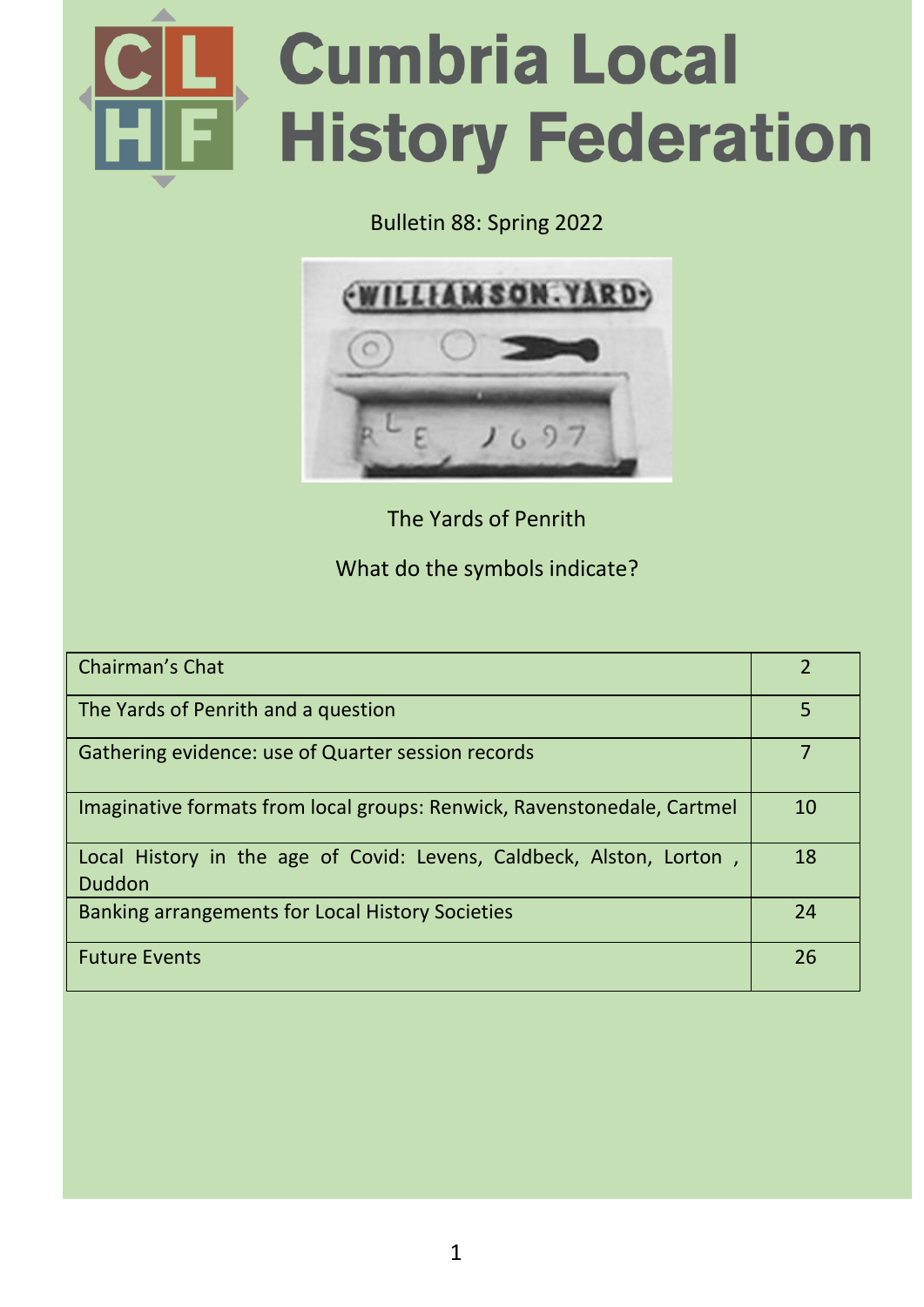## Chairman's Chat

Hopefully summer is coming shortly and some fine weather so that the summer outings that are being planned can progress this year. It will be nice to meet up with friends for a day out after the last two years of Covid restrictions. A number of societies have started to hold their meetings in person again and a few have tried joint personal and Zoom meetings. Personally I have enjoyed being able to talk in person to a number groups rather than via Zoom. Don't forget to send Liz a copy of your programme for our website and to circulate in her newsletters.

The Federation has continued with the preparation for its archive project and those groups who are signed up for the courses will be informed of the final details shortly.

We have recently had a productive meeting with Cumbria Library Services to discuss the future of both the local study libraries in the County and in particular the Jackson Library in Carlisle Central Library. We came away from the meeting happy that Local Studies is still a major part of the Library Services. For those of you are not aware the Jackson Library is a unique collection of books, papers and other ephemera relating to Cumbria.

The 2022 CLHF Convention is progressing well and further details can be found in this Bulletin. I must thank the Cartmel Peninsula Local History Society for offering to help organise the event. Is this something that your Society could help with next year?

There is a short piece in this Bulletin about alterations in the banking system which can affect a number of societies. We have been in correspondence with the Charity commissioners with regards to the problems this can cause small societies and we have heard that they are talking to the banking industry about these problems.

Let's hope we have a fine summer and I look forward to seeing you at the Convention.

Graham Brooks Chair CLHF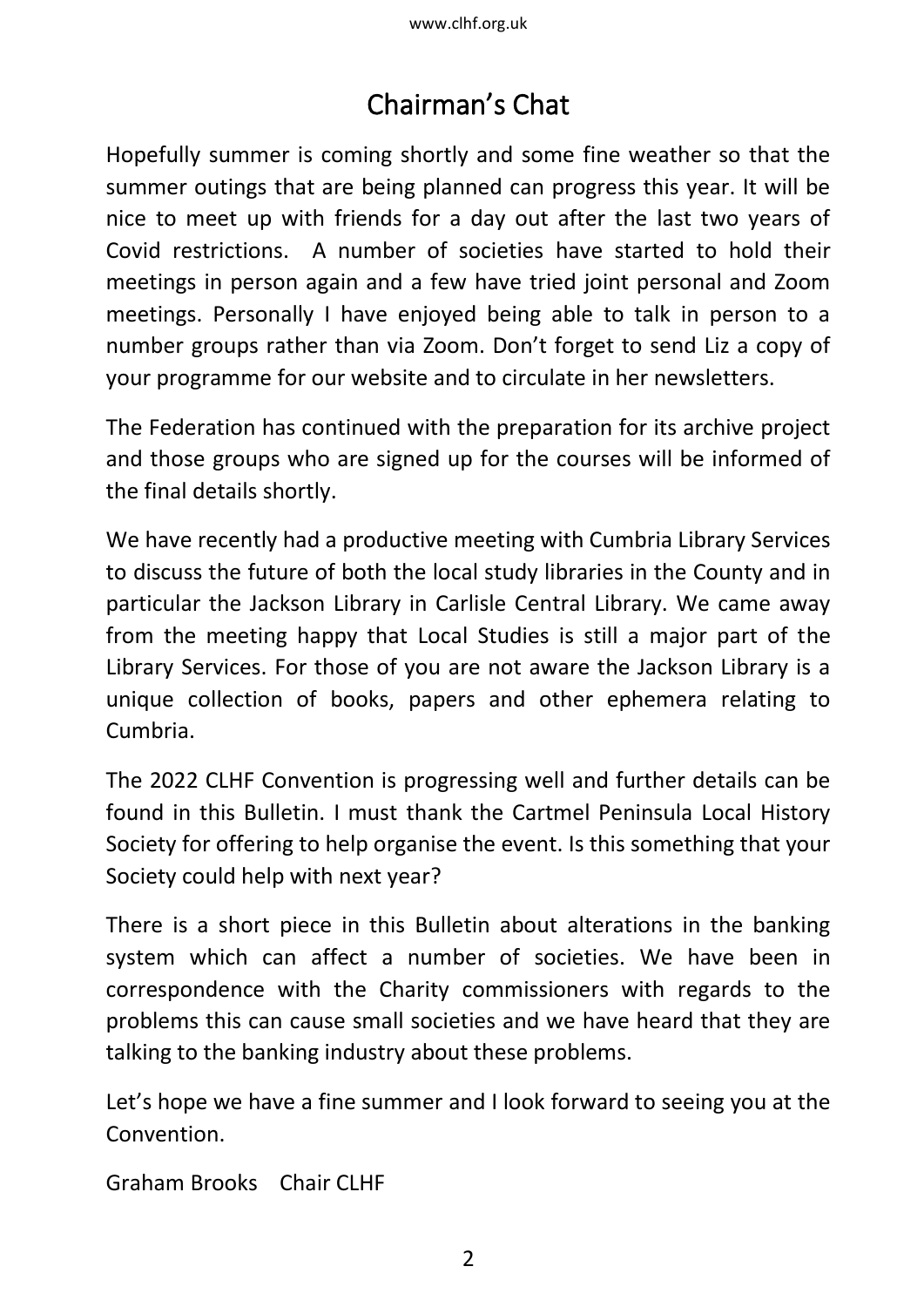### PENRITH'S YARDS OF HISTORY

Although Penrith has well over fifty yards within the town, they are not so well-known or documented as those in Kendal or Cockermouth. Since they were recorded in 1950, many had already disappeared, and many altered since then.

However, there are a large number existing that have been explored recently, inspired by a record produced by Stella Platt in 1997 with beautiful watercolour pictures of some of the yards. The entrance to the yards is by alleyways, some only wide enough for pedestrians, others large enough for carriages or carts. They are probably a heritage of old burgage plots or early crofts, and tofts inhabited when there was a move into towns for families seeking employment and security.

The architecture of the yards is fascinating, with gates or doors that could be barricaded, external staircases to upper floors, stone slab entrances and dwellings flying over the entranceway. The yards contained a mixture of sometimes rough-and-ready buildings many one-up and down, used for residential or commercial purposes, with allotments, orchards, or gardens at the rear where possible.

Large families would share a dwelling, some with as many as eight children, with the parents developing a wide variety of trades from leather and cloth working, blacksmiths, and food-related work to occupations such as coal agents, coachmen and account clerks.

Larger yards are usually attached to an inn or hostelry where horses could be stabled and coach houses. The names of yards reflect the inn next door or often the name of the owner; one or two record the type of occupation in the yard. Unfortunately, some names are missing or others not decipherable; but the yards which have disappeared are generally recorded.

New developments have up-graded many dwellings within the yards where they have been turned into useful small apartments or cottages for people wishing to live in town. The Yards are still serving a purpose in

3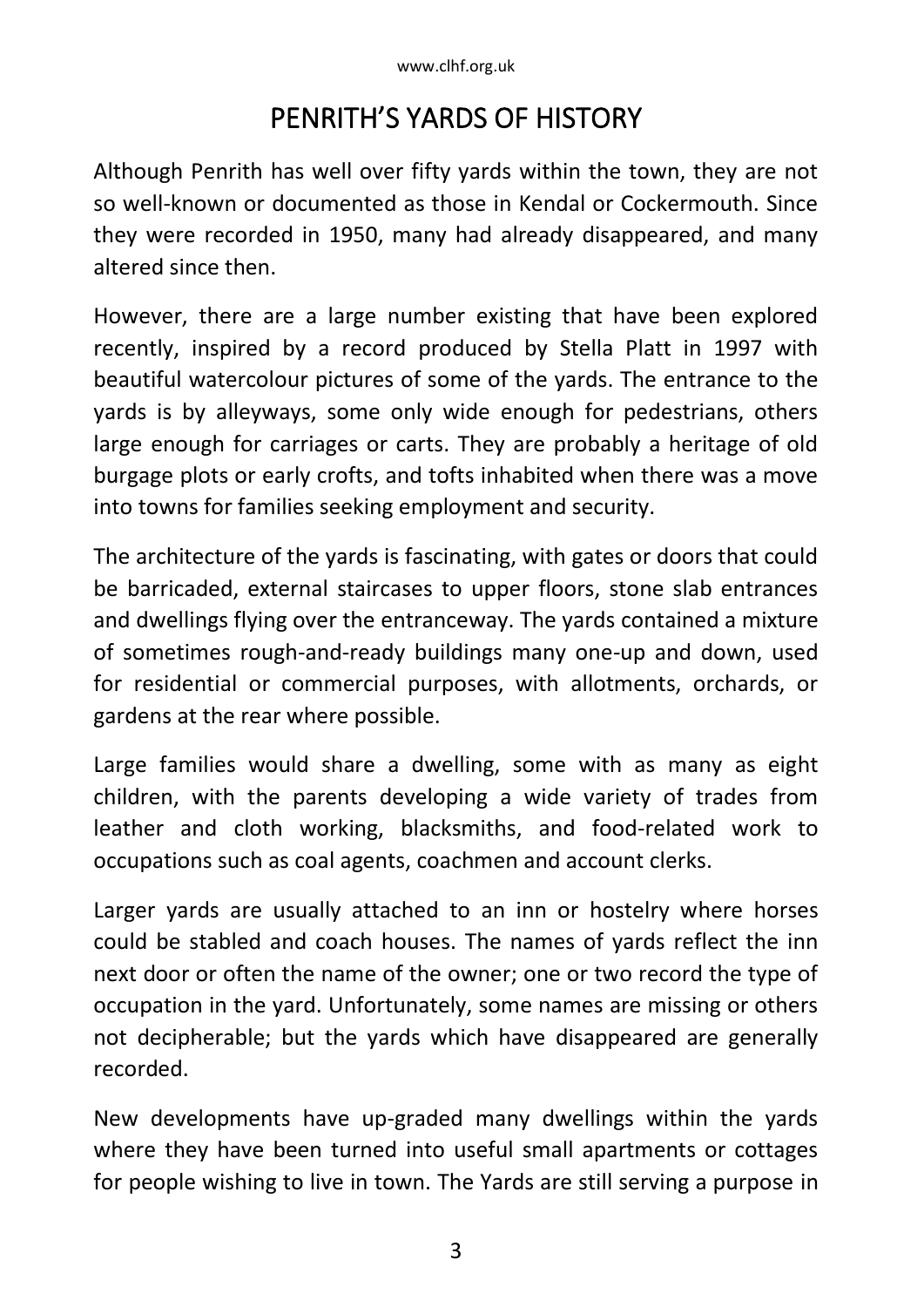Penrith, not only as useful living, or storage areas, but as a reminder of social history before rapid change overtook the town.

*Sheila Fletcher and Susan Beachell*

### Question?



This is the stone entrance to Williamson's yard on Middlegate in Penrith.

Can anyone suggest what the symbols indicate?

Suggestions to the Editor please[: ruthlawley@hotmail.com](mailto:ruthlawley@hotmail.com)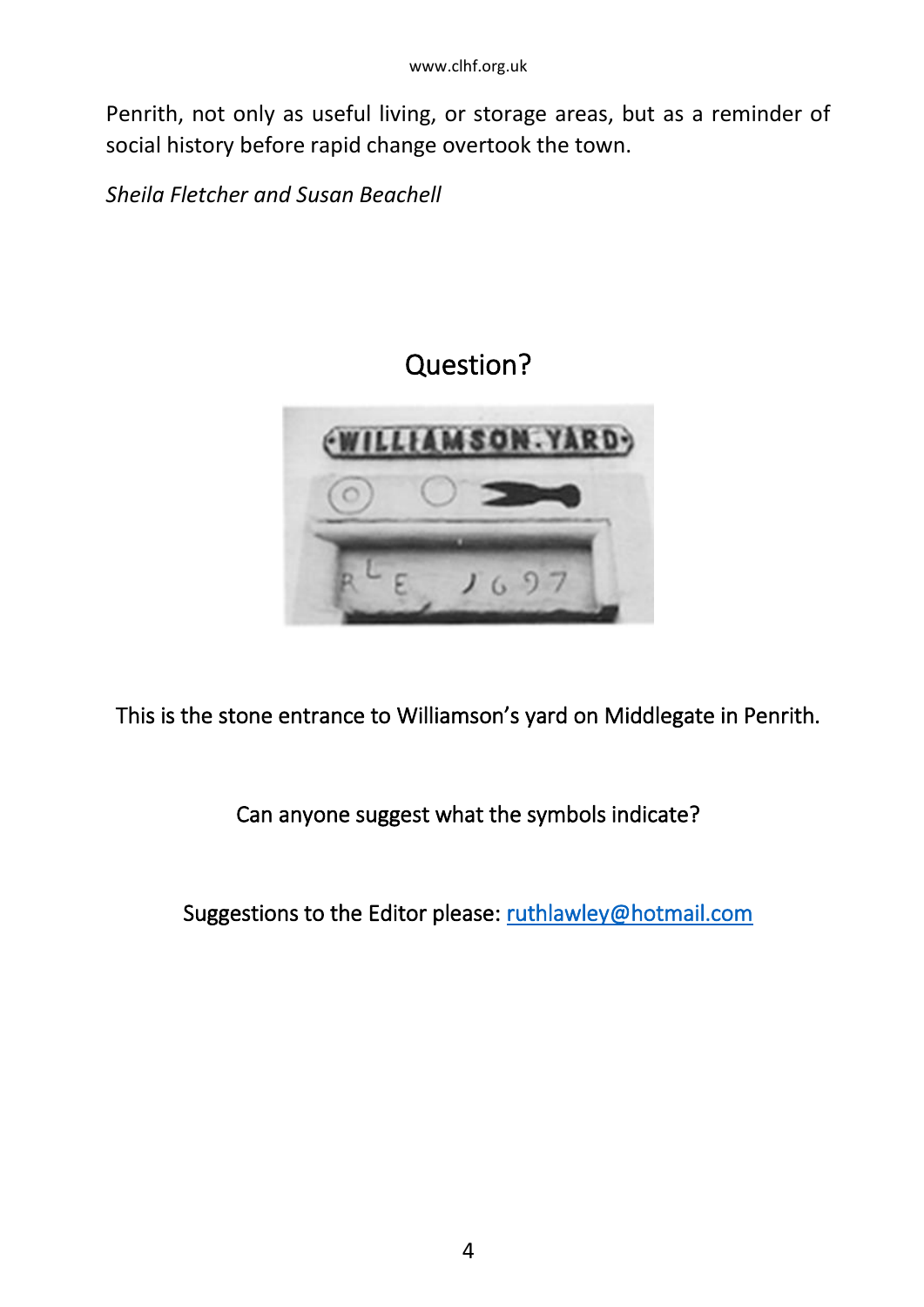### Gathering Evidence

In *Bulletin 86* (Summer 2021), I wrote about the sequence of petitions addressed to Cumberland's Quarter Sessions, 1686 – 1942. Also to be found at Carlisle Archive Centre amongst the Quarter Sessions records (reference Q/ 11) is a separate sequence of 'examinations' which also throw light on the lives and work of individuals, generally those less fortunate. In a sample folder of 'examinations' taken before Justices of the Peace concerning criminal cases to be considered by the forthcoming Easter 1881 Sessions held at the Crown Court, Carlisle, information is provided which *The Carlisle Journal* did not refer to in its otherwise remarkably detailed reporting of the cases the Justices considered.

William Rearden, an ironworker, of Dearham, recounted that a couple of weeks ago he had taken in a lodger and that together they had returned home from a visit to Maryport at about 10 p.m. 'a little tight'; sleeping together, William rose the next day at 5.30 a.m. to go to work, but on returning from work at 5 p.m. and changing his clothes, he found that the silver watch and chain he had left under his pillow was missing. Separate statements from a pawnbroker's assistant and a hawker at Whitehaven established that the lodger had been advanced £1/10/- for the watch and had then sold the pawn ticket for 6/- to the hawker who in turn then redeemed the watch for £1/10/ with interest. In an era which since the 1850s had witnessed rapid town and industrial development, the overcrowding and poverty which Whitehaven and other towns suffered from may perhaps also be associated with the case of the boarder a moulder at Workington had taken in only to have his cloth coat, valued 15/- [75p] by a pawnbroker, stolen. Other pawnbrokers and a clothes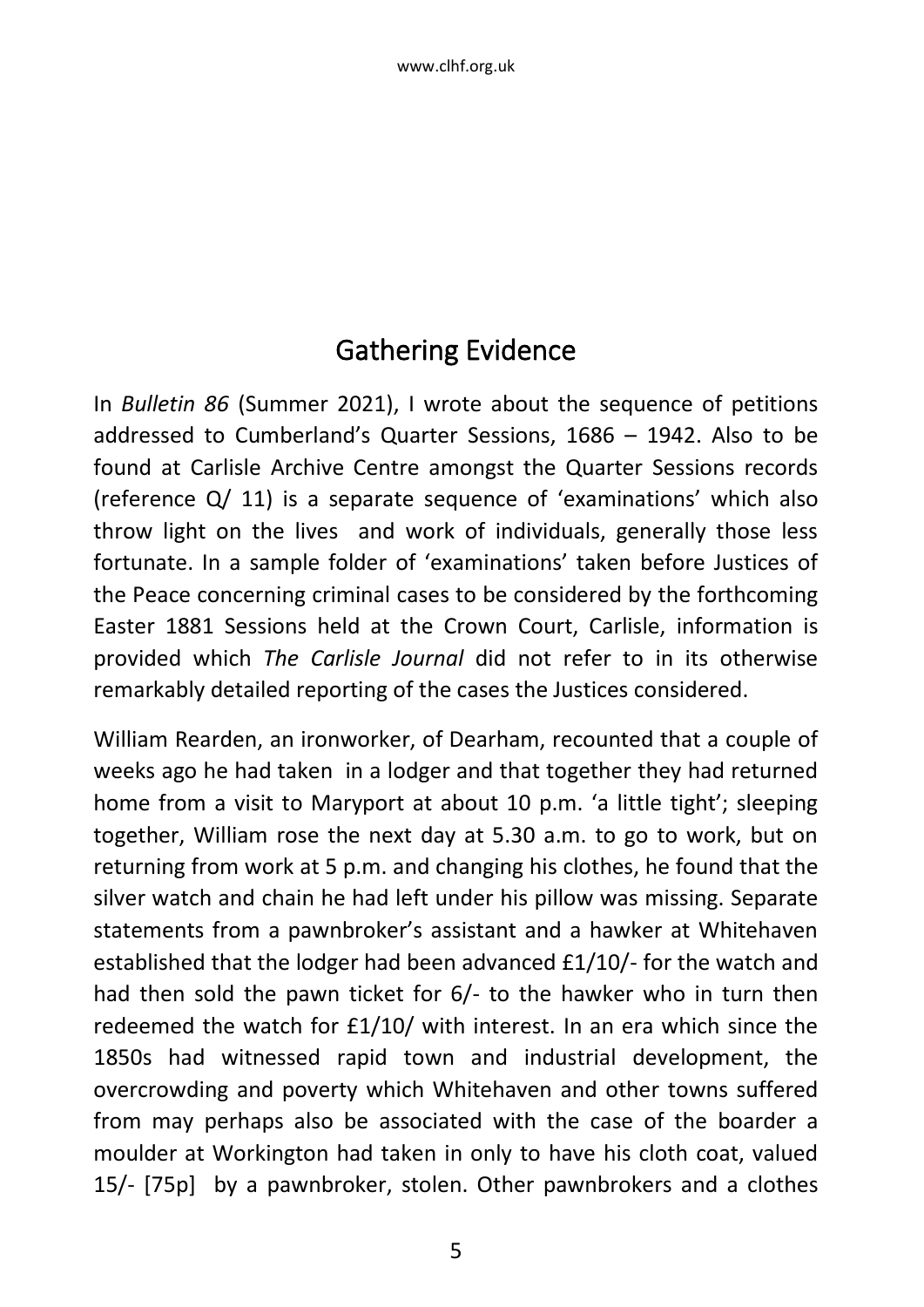dealer are also revealed as the presumed unwitting recipients of pairs of boots a Whitehaven shoemaker gave a man to sell on his behalf and of an umbrella sold to the clothes dealer for 3/-.

Martin Hughes, a labourer of Hensingham, recounted that on a Sunday night he had gone to his work, leaving the woman he had engaged as a housekeeper and his two children in the house; and that on returning home at 7.0 a.m. the next morning he found that the woman had gone and so also missing were a shawl and a petticoat.

The examination of the heart formund Hasell of Tumberland arthur in the terms of connect Hasell of towit. Hely orders Helen Hoselt of arkton aforesaid wife of the said George Edmund Hasell may Thombinson of arthor aforesaid Servant and Richard Foster Richardson of aither afound Police Constable Year of our Lord One Thousand Eight Human of a determined by the state of  $R_{i,j}$  in the lattice of the lattice of the presentation of the Pressure of the Press of the Press of the Press of the Press of the Distribution i mothlog of the said 400se between a deviant in the<br>Anic units of briefly andy a quantity of periodicine<br>a quantity of briefly and a quantity of periodicine<br>forty spillings the brokers of the same of<br>forty spillings the pro This Deponent George Edmune Hasell on bis Oath I am Rodor of aik ton in the County and the prisoner Lydia Jordan has been my Parlom mais since the beginning November last, Immesser half a bottle of Brandy on the sthe ribe the several witnesses with their abodes and | to) State the deputhies of the witness, as nastly us paraller va<br>pilon of the offerer was show simple largeng, or <sup>| the</sup> territor is used. What his deposition is complete

The Examination of Revd. George E Hasell, 14 January 1881 (Carlisle Archive Centre, Q /11 Easter 1881 Sessions)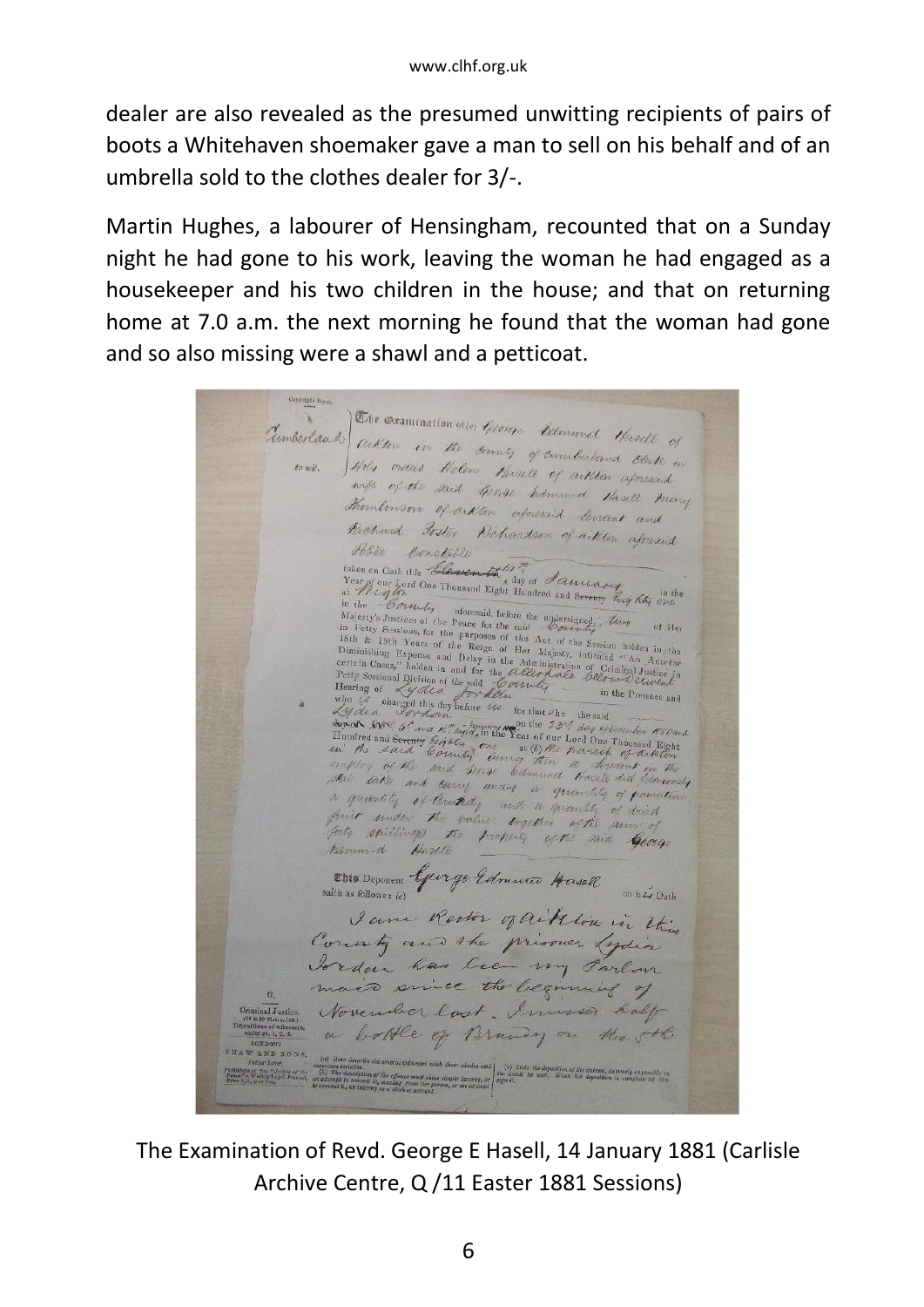In a more affluent household which could afford to employ three live-in servants, the Revd George Hasell, Rector of Aikton, reported the theft of a quantity of pomatum ( a scented ointment or oil applied to the hair), brandy and dried fruit under the value together of 40/-. Lengthy examinations signed by the Rector, his wife and a housemaid, also by a police constable, revealed that though the accused, a parlour maid, had been provided with a good character reference from Lady Mary Dashwood, all was not well. Mrs Hasell noted that she had given the parlour maid a teaspoonful of sal volatile (the chief ingredient in smelling salts) out of a new bottle and that since then half of it had disappeared; in her partial defence, the maid admitted taking some plums and a small quantity of brandy when she was not well and a small quantity of pomatum.

Besides the theft of clothes, the most common other thefts the subject of examinations in this small, perhaps not entirely representative, sample, concerned the stealing by both adults and children of coal (from Parton Hematite Iron Co. at Moresby, Messrs Bain & Co. at Harrington and from Lord Lonsdale at St Bees), with single cases of the theft of cock fowls (one valued at £5), money, postage stamps, and books (from William Gill's shop at Whitehaven).

The Justices of the Peace had to determine what weight to attach to such examinations and any mitigating circumstances in reaching their verdicts and sentences. Nowadays, in the words of Dom David Knowles, the monastic historian, 'the historian is not a judge, still less a hanging judge', the historian's duty being to assess the surviving evidence in its broader context, drawing on such seminal studies as that of John Marshall and John Walton in their *The Lake Counties from 1830 to the mid-twentieth century, a study in regional change* (Manchester University Press, 1981).

*Adrian Allan* 

### $\overline{a}$ **Help needed!**

Are you in the North East or South West of the county?

Could you be a sub editor and help collect material for the Bulletin from your local groups?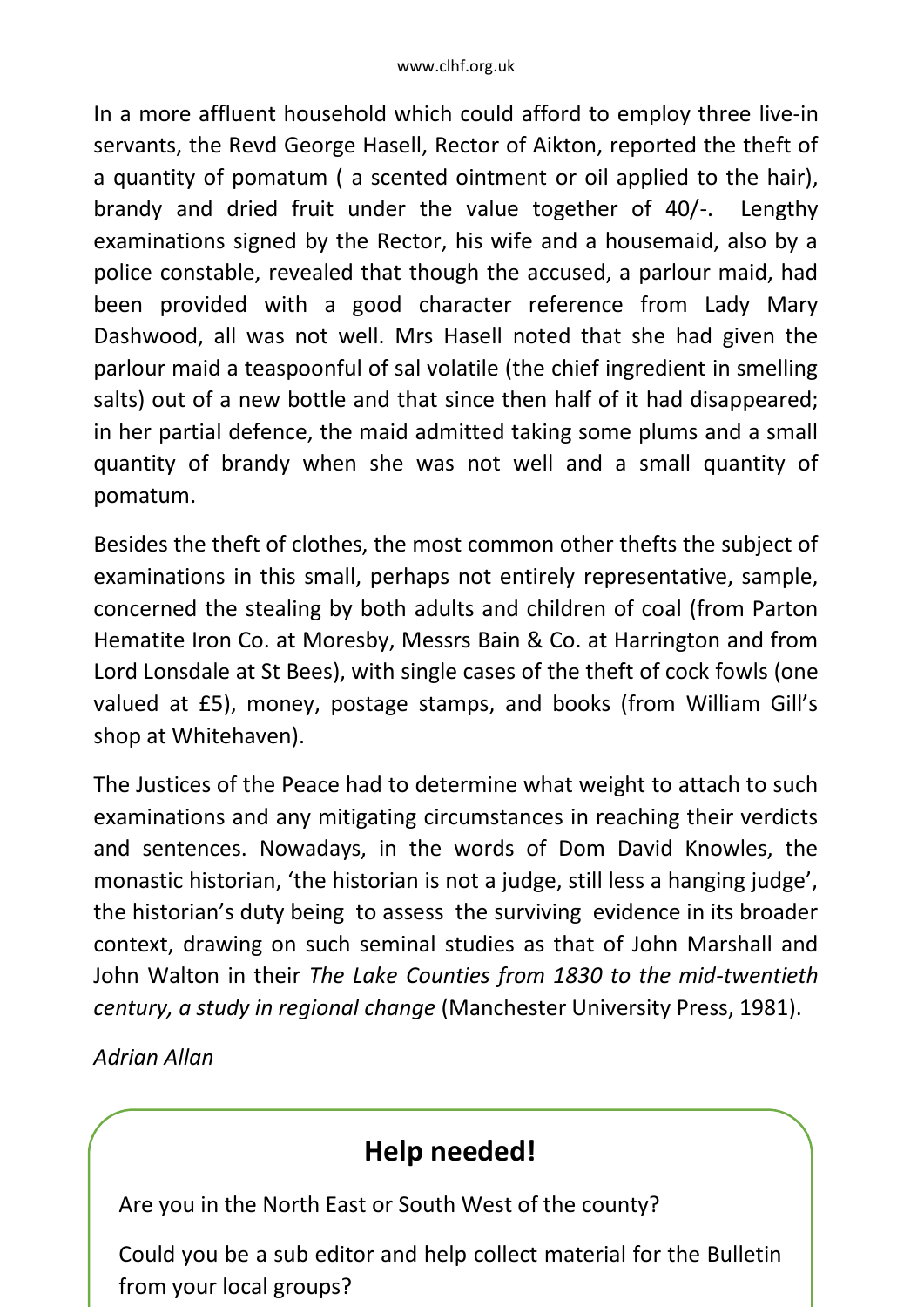www.clhf.org.uk



### Renwick and Kirkoswald History Group

An imaginative and well attended meeting on January  $11<sup>th</sup>$  went through the trial of a local man, George Lawrence who was tried for poaching in 1854 at Penrith.

With noted local historian Richard Brockington as the judge, and using the actual trial depositions, members of the audience took the roles of the various witnesses, such as the gamekeeper and the accused. They gave evidence and were then 'cross examined' by defence and prosecuting counsel.

Some descendants of the witnesses were in the audience which made the event even more resonant. Members then became the jury and voted resoundingly 18-0 to acquit. Altogether this was one of the highlights of recent years and, I can say, as defence counsel, a victory for British justice!

*Dick O'Brien*

### Cartmel Peninsula Local History Society

Our Society was approached in February 2021 and asked if we would assist Cartmel Primary School with regard to historical details as they prepared a booklet on the village. The aim was that the ideas of the children would be the basis of its content and it would be put on sale in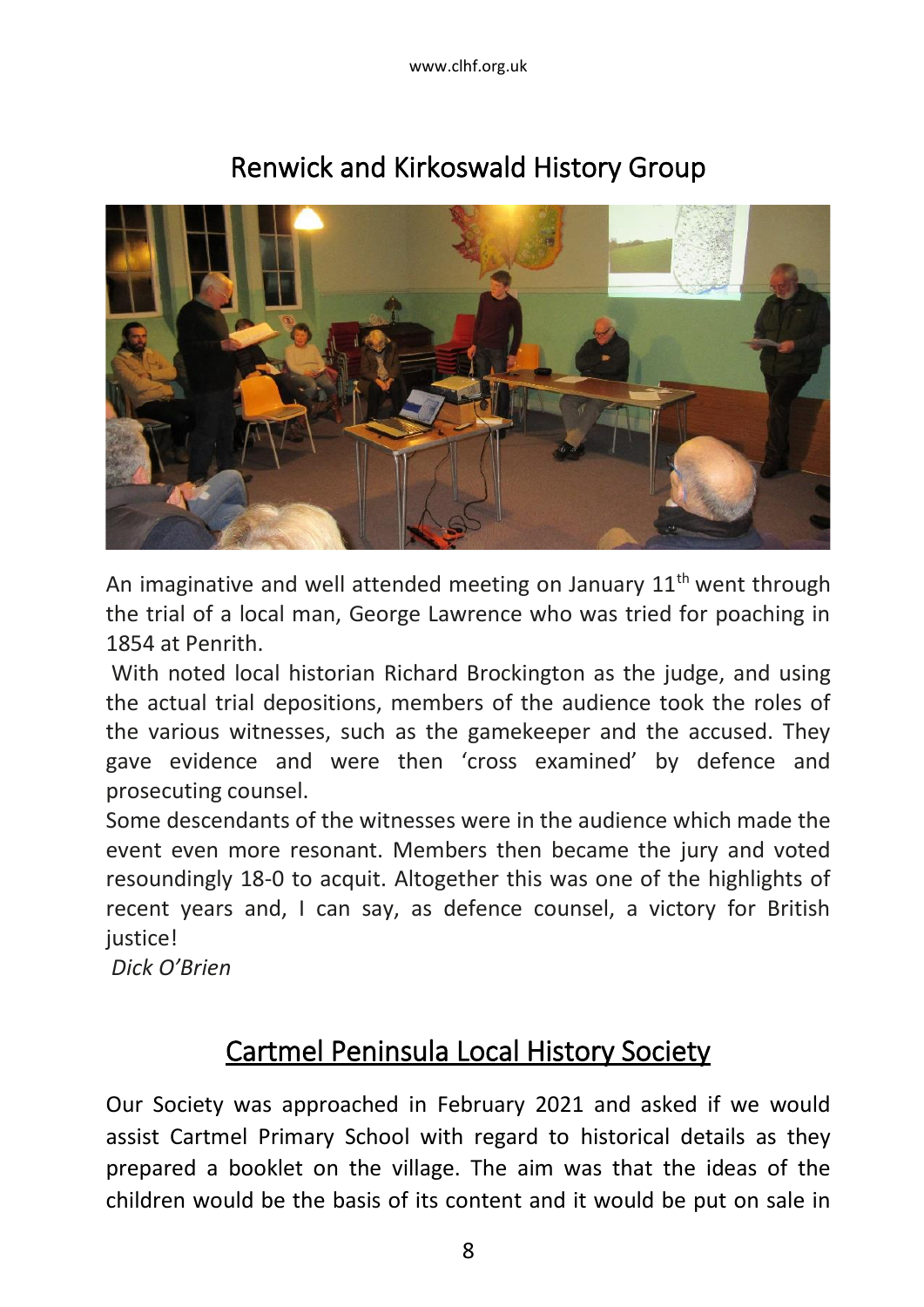aid of school funds. It would identify features of interest to children and adults alike, giving historic details and explanations. The project was known as "The Cartmel Curiosity Trail".

Pat Rowland, Nigel Mills and I readily offered help and went around the village to identify features which would stimulate the interest of the children. We initially found fifty two: the children then went around themselves and produced a further thirty nine ! We put together brief historical details of all ninety one features.

After a delay caused by the pandemic the School held a "Cartmel Curiosity Week" in mid-January in which Lyn Prescott, Barbara Copeland and I participated. Its aim was to further interest the children and to introduce the various people whose help would be required to ensure a professionally-produced booklet could be put together.

The involvement of the editor, designer and ourselves as historians was outlined to all the children and a series of events took place among which were: -

- A sticky toffee pudding competition: well-supported by the children – and tasty!
- A "Would I Lie to You ?" quiz. Barbara, Lyn and I formed the panel, one of us correctly informing the children why a particular feature in the village was there and the other two giving misleading (and amusing) reasons. The children loved this and really entered into the spirit of the quiz. (It is rumoured that there is a strong belief that giraffes once lived in the village !)
- The display of further photographs of local features. We were asked to explain the historic background of each.

• A tour of the Priory Gatehouse. We arranged for the Gatehouse to be opened especially for the children who went round it in small groups. The guide from The National Trust gave a stimulating and interesting review of the history of the building.

9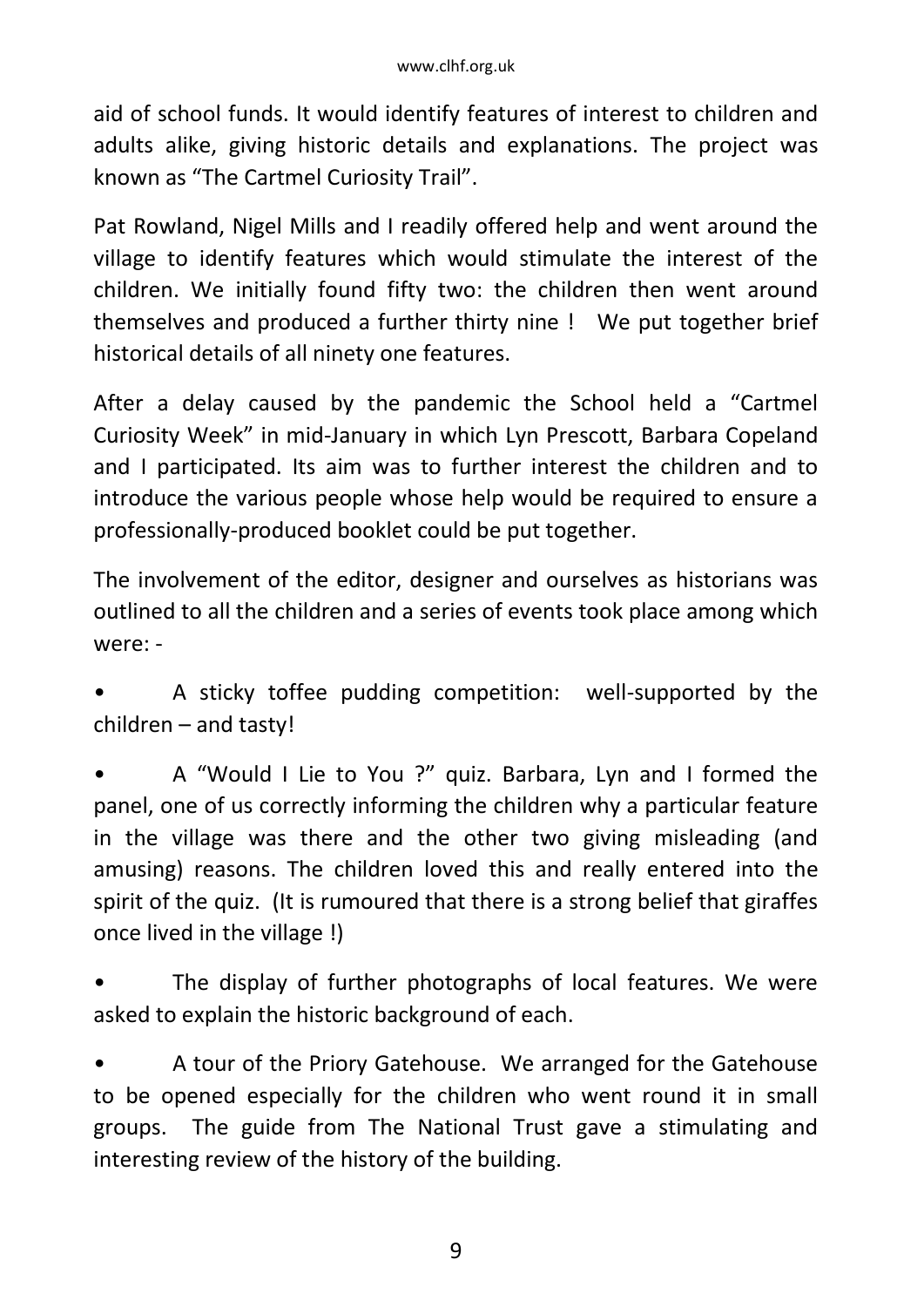#### www.clhf.org.uk



What next ?

The children will decide what is to go into the booklet and we shall be able to assist further, if needed, before publication during the summer.

What a wonderful event in which to participate !

*Stuart Harling, Chairman*

### **Many thanks to Liz Kerry**

for providing the excellent on line 'News Flash' which give such wonderful reminders of upcoming events and facilitate such easy access to booking.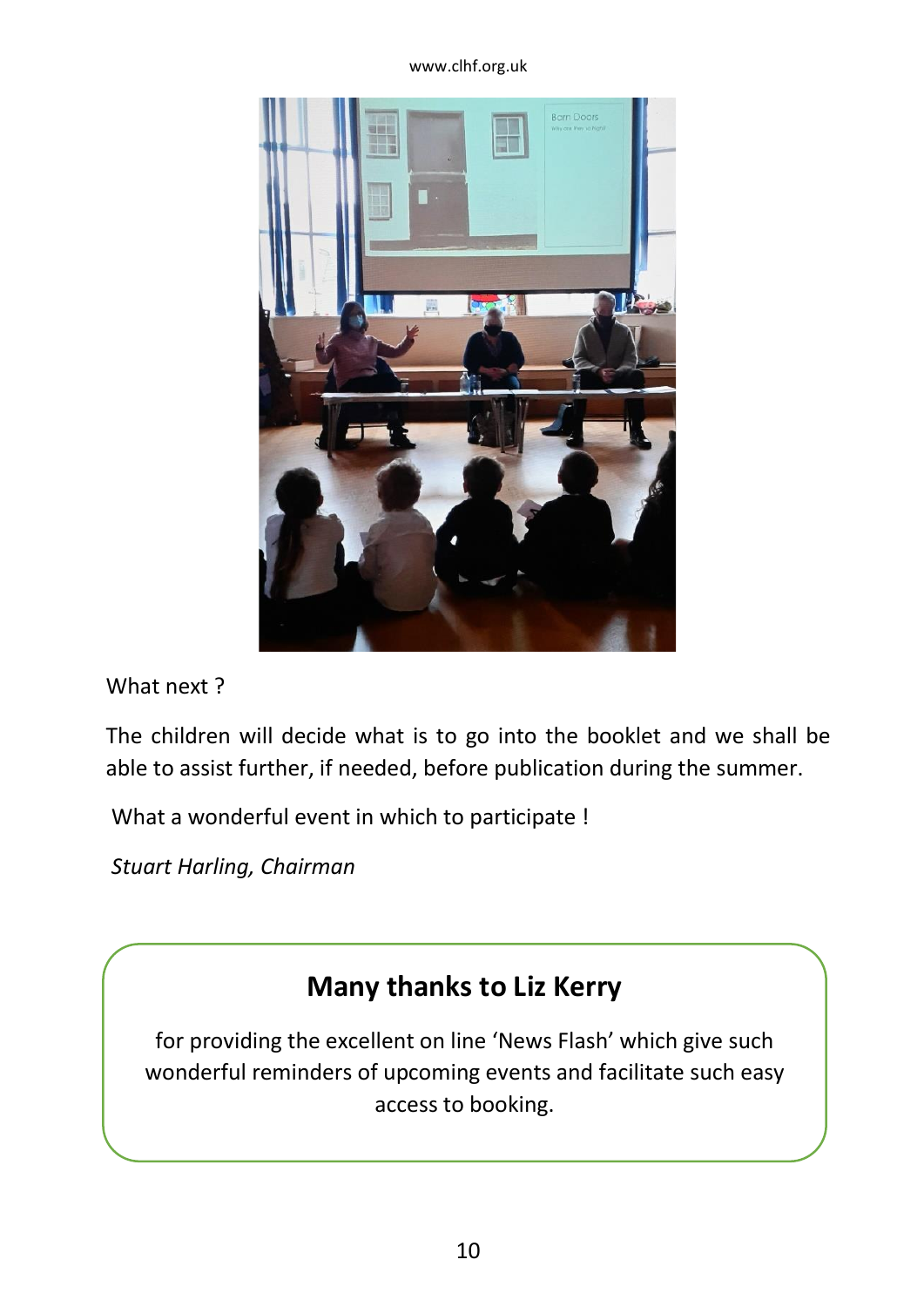# **RAVENSTONEDALE PARISH HISTORY GROUP**

## **'A Fantastic Innkeeper'**

## **John Fothergill**

In her November 2021 presentation to Ravenstonedale Parish History Group (RHPG), Diana Fothergill continued her series of talks on 'Famous Fothergills'. As with Diana's previous subjects, her chosen Fothergill can trace his ancestry to the Ravenstonedale area (as with all Fothergills, directly related to George Fothergill, a Norman Baron who was granted land by William the Conqueror) and a locally relevant beginning resulting from a love match, solemnized in Gretna Green.

John Fothergill (1876 – 1957) became widely known in his chosen second career as an hotelier and and author of An Innkeeper's Diary. This second career was a complete contrast to his early life. He was born into a wealthy family (the Lowbridge branch of the Fothergills). Educatedbriefly- at St John's College, Oxford and the Slade School of Fine Art, completing his studies in the early 1900's, John enjoyed connections and friendships with notable artists and those associated with the art world. These included Augustus John, Jacob Epstein, E.P. Warren, John Marshall, William Rothenstein, R G Collingwood and Oscar Wilde (both before and after his imprisonment).

Although best known for "An Innkeepers Diary", he was a prolific author having published his first book at the age of 25 (The Slade, a collection of drawings and some pictures done by past and present students of the London Slade School of Art). For the next 15 years he was founder and curator of a notable art gallery in London, the Carfax Gallery. During this time he was immersed in the world of high art which was both his career and social circle.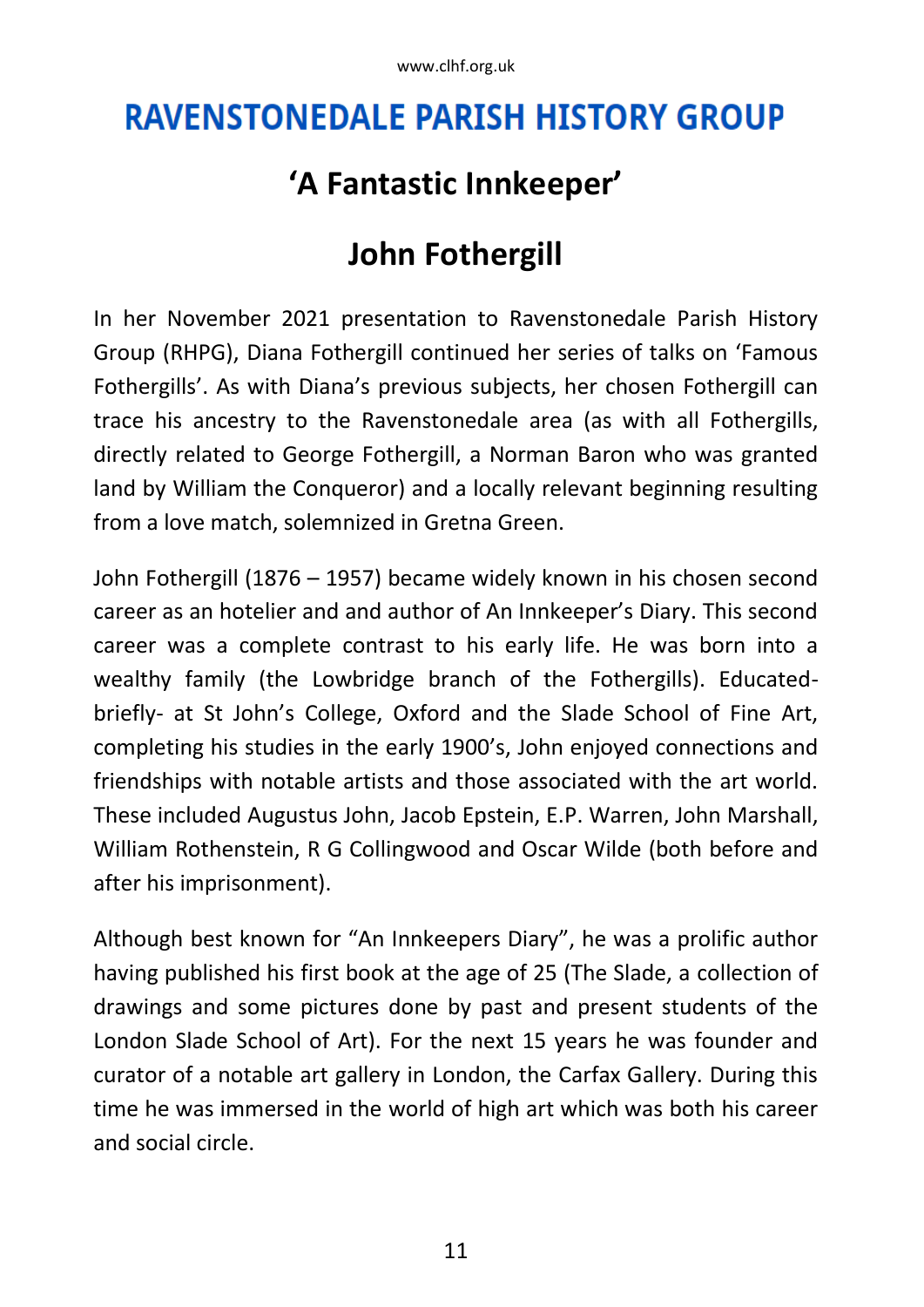In 1922 he declared that 'I must do something', and proceeded to become the proprietor of the Spreadeagle at Thame. Regular customers included Evelyn Waugh, Sir John Gielgud, J B Priestley amongst many other famous social and cultural elites of the time. The book is widely described as entertaining and amusing. The audience were entertained by Diana's readings from the book to illustrate John Fothergill's more outrageous observations and anecdotes.

John went on to write further books, documenting his continuing career in the hotel world, including running two more establishments and publishing two further volumes of innkeepers memoirs. A gardening book, very much focused on design as might be expected with his artistic and architectural education and a cook book complete his bibliography.

The cook book features many of the recipes John developed, applying the principle that there are three kinds of cooking, food that doesn't taste of what it is or food that doesn't taste of anything (he suggested French cuisine as his example of the first and English cuisine for the second). His third category was described as 'our kitchen, where food is food and food tastes of food'. Many of his catering ideas reflect today's interest in locally sourced food, regional specialities and innovation. An example is his recipe for Mavrodaphne Trifle, featured in Brideshead Revisited by Evelyn Waugh. He recommends splitting a sponge sandwich into three, spread each slice with raspberry jam, custard and soak with the Greek dessert wine – Mavrodaphne. The luscious red wine confers a sweet and aromatic taste and he also recommends adding bay and cherries to the custard. The trifle is finished with whipped cream.

Diana's talk ranged across the genealogical history of John Fothergill, to his artistic career and achievements and concluded by bringing the Innkeepers Diary to life using readings. A book that represents the second career that built John Fothergill's reputation and ensures his legacy endures.

12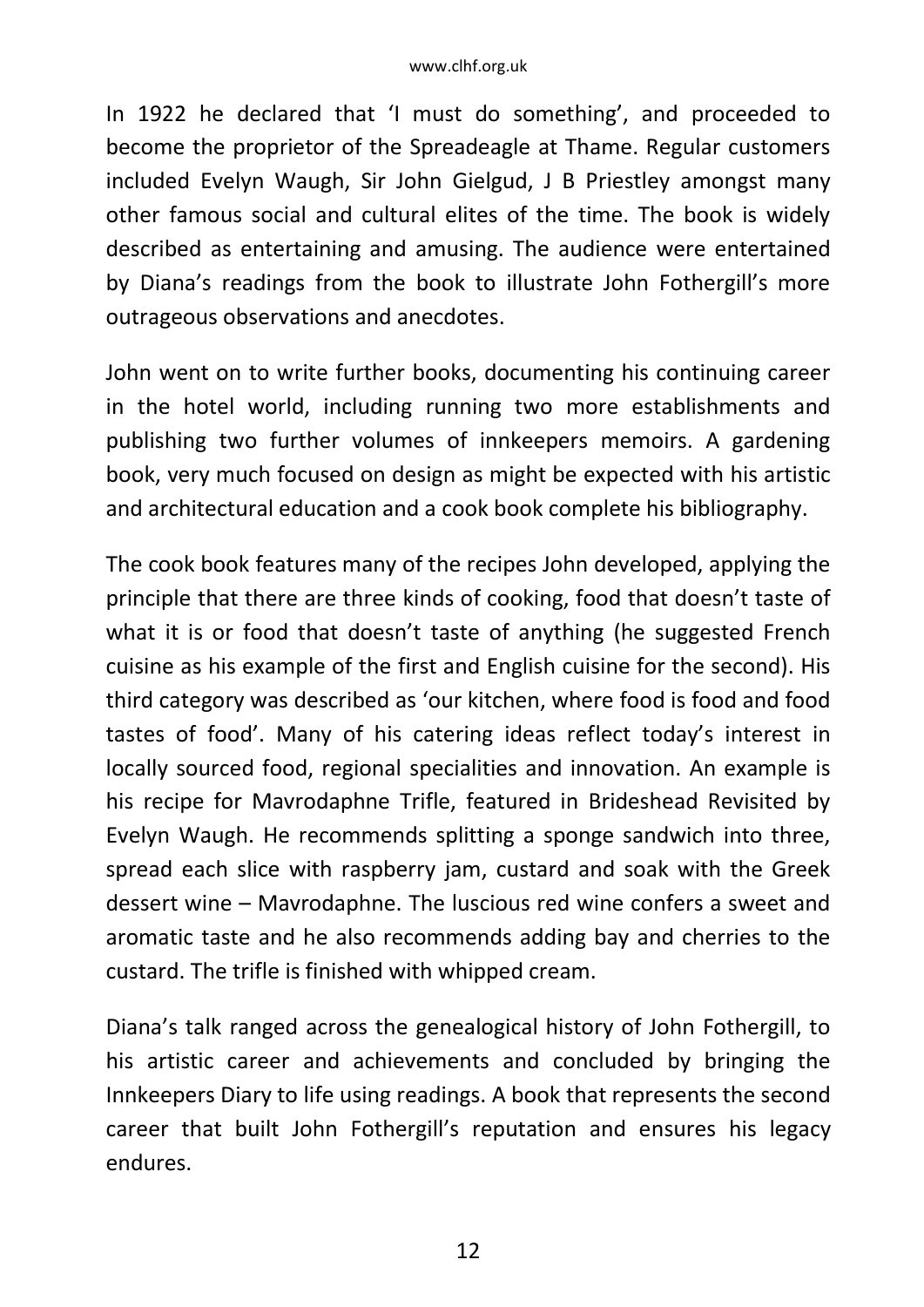# **RAVENSTONEDALE PARISH HISTORY GROUP**

## **Parry, thrust and an entertaining delve into the History of Castles**



Warkworth Castle, Northumberland

The January Ravenstonedale Parish History Group talk welcomed Pete Brummitt, another local speaker who had volunteered to undertake research and provide entertainment, using professional presentation skills, to entertain the audience of twenty five members and guests at Newbiggin-on Lune Village Hall.

Declaring at the beginning that his talk 'Curiosities of Castle Design' would be from a non-expert perspective, the talk went on to cover the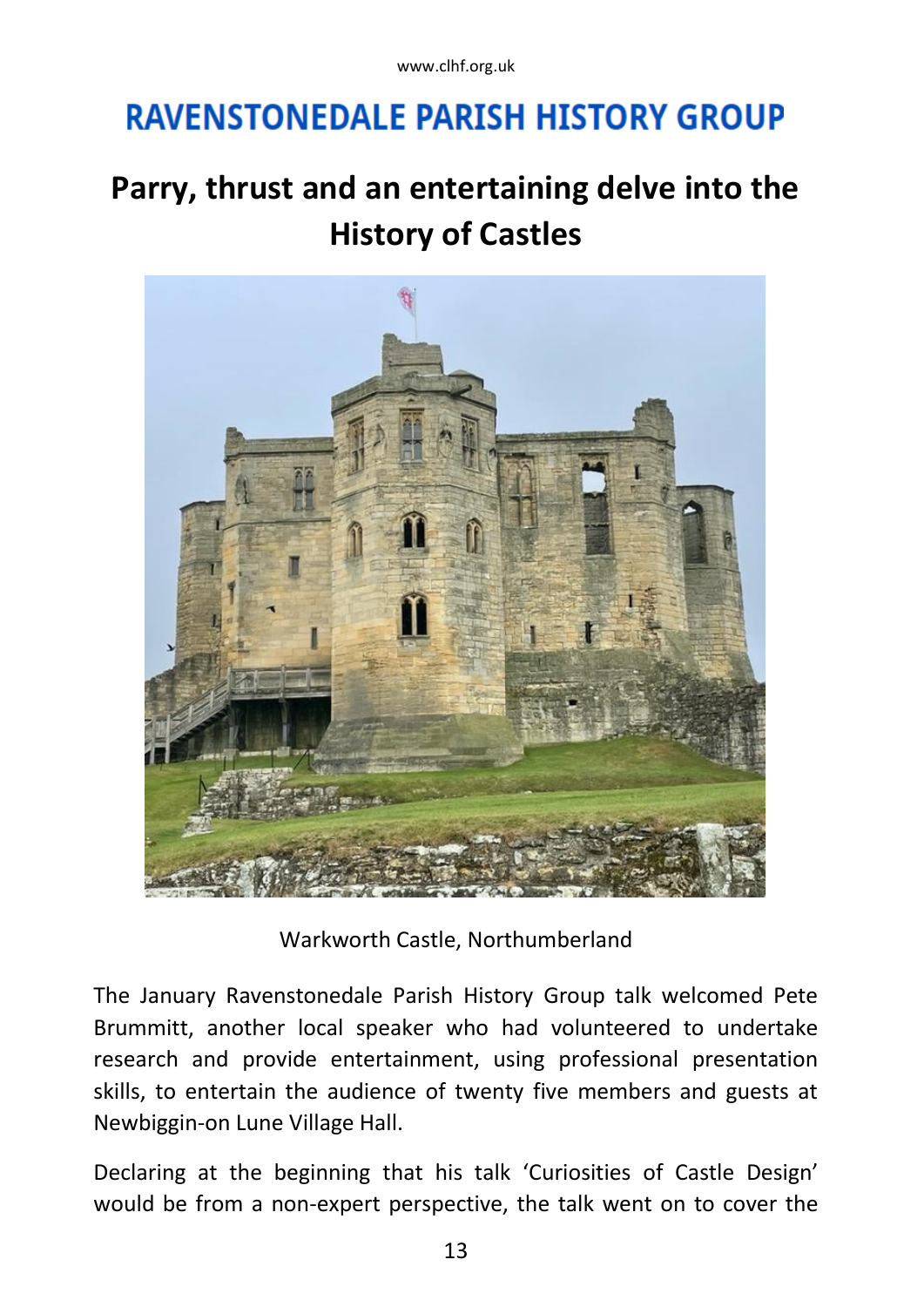history of Castle construction, the notable constructors including insight into the current day values of budget and the work of the catering brigade that nourished the Castle residents.

Selecting examples from North Wales, Northumberland and Cumbria, Pete delivered an informed and thorough talk, drawing upon a number of acknowledged published sources. Pete utilised a novel form of pointer to explain the slides. This was a replica broadsword (suitably safe being made of bendy plastic!). Halfway through the talk, the lecture was enlivened with a short quiz.

Thanks to historical recipe research and a busy baking session, Pete and Bev Brummitt provided the audience with home-made medieval biscuits (a recipe based on ingredients used around the  $13<sup>th</sup>$  Century, including saffron, honey, cinnamon and ginger) which perfectly complemented the tea and coffee that traditionally concludes the evening.

An early example of stone construction can be observed in Carlisle. The imposing Carlisle Keep was built in 1092, using stone. The survival today of the Keep exemplifies why construction evolved from wood to stone. Stone construction represented a huge investment in terms of manpower, in one example (Bramber Castle, Sussex) the workforce would be the equivalent today of one hundred persons, working ten hours a day for nine months. In today's value the cost of Conwy Castle would be £40 million.

Edward  $1^{st}$  commissioned the building of Conwy Castle in 1283, the building completed in 1287. The architect was Master St James of St George, who had established a reputation as a leading Castle builder who had previously worked on a number of great European castles. Drawing upon photographic and architectural plans, Pete outlined the journey from the early  $11<sup>th</sup>$  Century wooden Motte and Bailey constructions, including the defensive purpose of stockade and ditch, to the later imposing stone constructions.

Garderobes (the Castle latrine system) featured in the explanation of each example. The use of plans explained the position and differences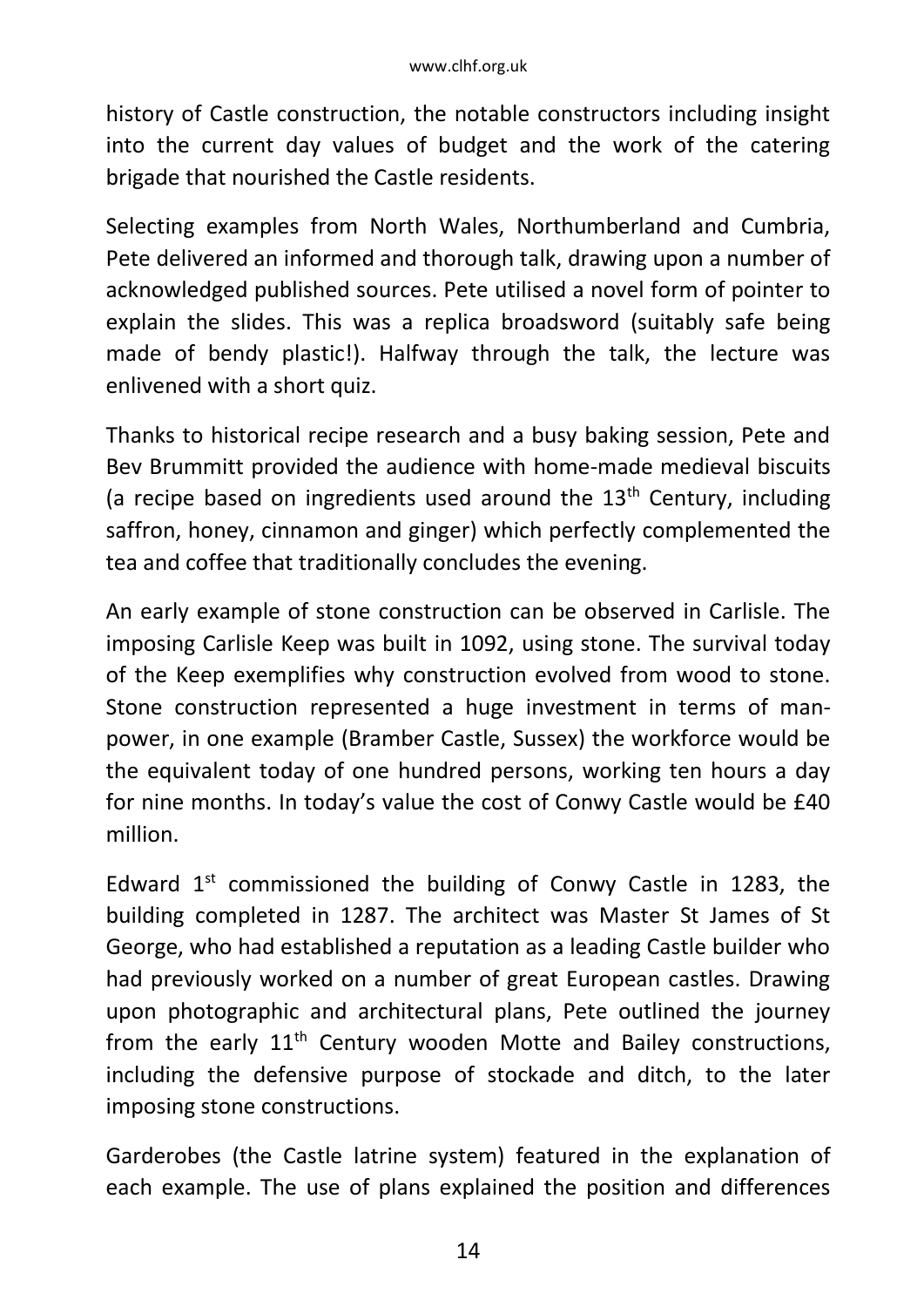between the Garderobes that served the needs of Royalty compared to the less regal Castle occupants. Pete explained the role garderobes played in managing the chronic infestation of lice, where clothes were hung overnight in the garderobes so that the naturally occurring ammonia could play a role in purging the clothing.

The spiral staircase, familiar to all who visit castles revealed some interesting design features. Some staircases climb anti-clockwise and others clockwise. This allowed the right and left handed swordsmen to fight the attacking opponents with a free hand to cut down into the advancing enemy. The advancing enemy would also be forced into tripping and falling while ascending, due to the intentional construction of different heights of the occasional stone step.

Photographs brought to life the use of different areas of the kitchens for various meal types, including the long slow cooked stews and barbecued meats. To accompany the food, preferences for liquor were catered for. Large areas were dedicated to the storage of wine and other areas were assigned for the brewing and storage of beer. During this explanation the history of the term 'Butler' was outlined along with the less familiar title of 'Pantler'. The former was responsible for the Butts, or beer barrels and the latter responsible for the baked products, the job title being derived from the French for bread, 'Pain'. The kitchen brigade had many roles and many people employed, because the normal service was continuous, consequently staffing for 24-hours was needed.

In his opening remarks Pete explained that in addition to their evident defensive purpose, Castles were intended to impress the locals. At the close of the talk, the Ravenstonedale parish locals demonstrated that they were impressed with enthusiastic applause.

For more information on future events and for local history enquiries go t[o www.ravenstonedalehistory.org.uk.](http://www.ravenstonedalehistory.org.uk/)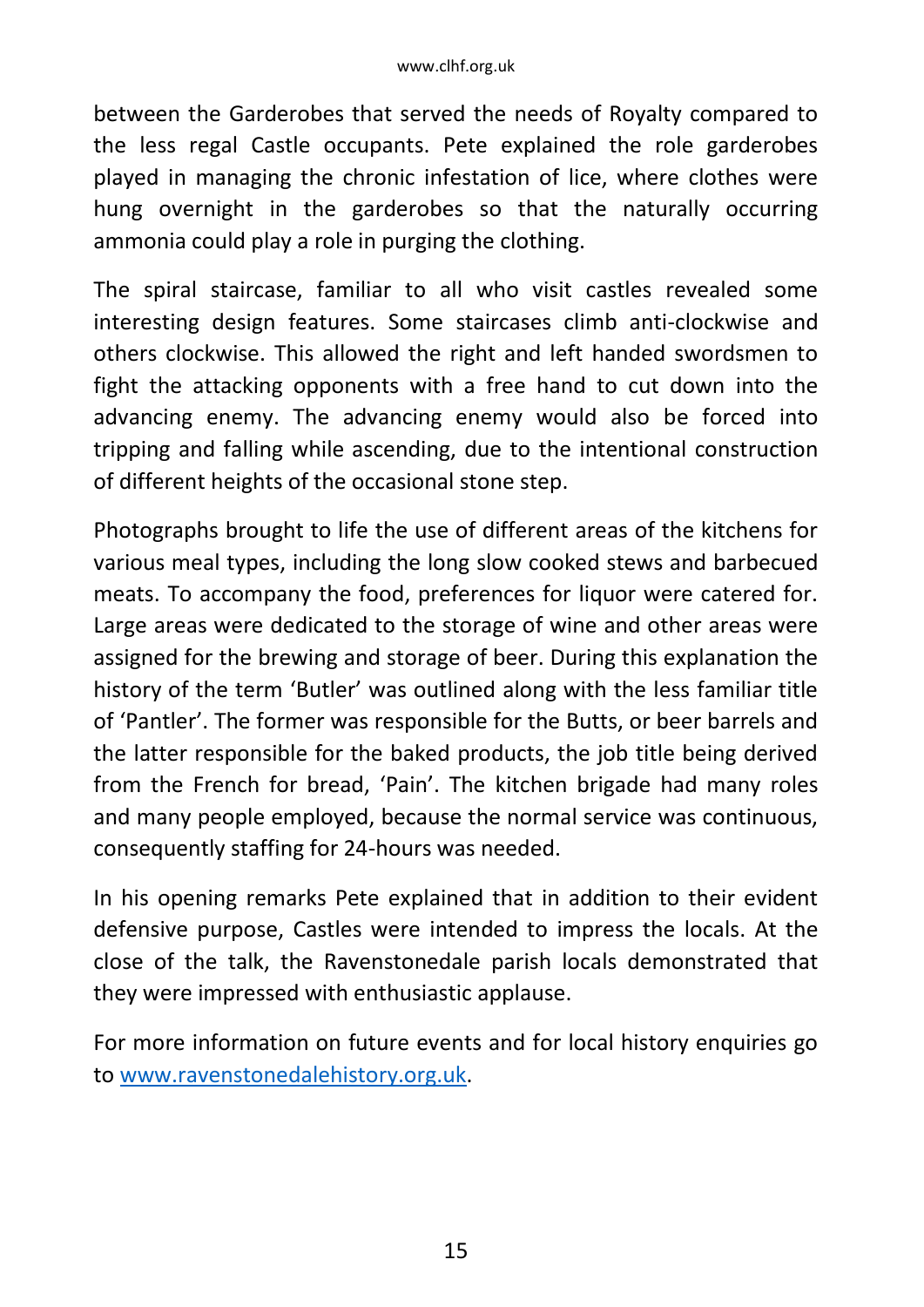### **Duddon Valley Local History Group**

Largest ever audience!

Wow!

Our largest ever attendance, with 50 people coming to hear Stan Aspinall's talk on 'Broughton Re-discovered'. This talk replaced the scheduled talk by Colin Robertshaw which will now take place at the June meeting and should not be missed as it sheds a previously unknown light on Branwell Bronte's time in Broughton.

The meeting opened with Dave Hughes giving an update on the training available for the Group's survey of sheep washes in the Duddon Valley.

Stan opened his talk by explaining how he had amassed a wealth of information on Broughton as a result of the interest shown during one of the History Group's Open Days. Many connected with the town had old documents and photographs, which they loaned or donated to Stan. This enabled him to compose a view of how Broughton has changed over the years.

Stan introduced the audience to wonderful stories of the Post Bus service that ran between Broughton to Seathwaite and as far as Cockley Beck and Ulverston on market days. And in particular how the drivers helped out with shopping deliveries on the way. The church tower featured with the mystery of the missing pinnacles being solved.

Stan showed an impressive photo of the petrol pumps in Griffin Street that remained in-situ until the mid 1960s. It came a surprise to learn that the petrol was stored in tanks under the house there!

The introduction of a water supply in the late 1880's removed the need for wells, although the privvies with their wooden seats, some in double and even treble format continued long after. These still had to cleared and Stan reminded everyone of the cobbled courtyards that gave access for the soil man and his cart. The 'old' vicarage featured prominently. When built, it had eight bedrooms but no inside toilet!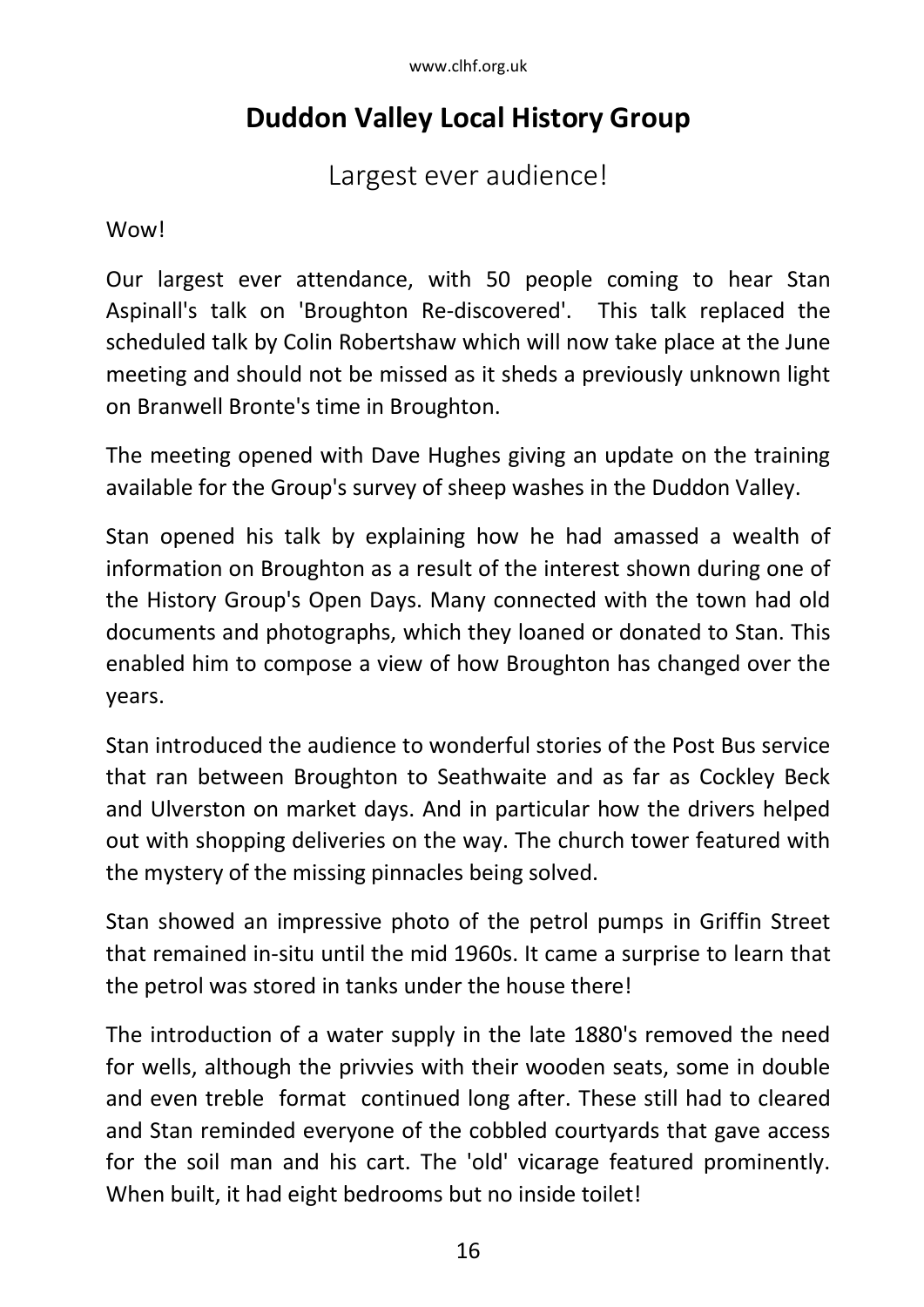The main topic centred around Viscount Cross of Broughton and in particular the construction of Eccle Riggs. Lord Cross was a director of the Midland Railway. His family owned the Old Hall at Ashton which was situated close to Ashton Station. Stan then jumped back to Eccle Riggs and the pepper pots at the entrance. Old and new photographs showed how one had been moved away from the road and reconstructed using different stone.

why were they there in the first place? Stan reverted back to the Old Hall. The railway was expanding and needed greater warehousing facilities. The Hall site being ideally situated next to the railway, served this purpose and Lord Cross ordered the Hall's demolition. A photo taken shortly before the Hall was felled, showed two towers, each with a 'pepper pot' on top. No doubt as a reminder of the past, Lord Cross rescued the pots, had all the stones numbered and transported them to Eccle Riggs. But

Stan concluded with a reference to Kenneth Burgess' war time Journals, in which Kenneth recorded that an owl was to be seen each year for five years, perched on the same tree, on same branch and in the same position on that branch. Kenneth named the bird 'Patience'. When preparing to leave Havelock Cottage, Kenneth heard a noise coming from a bedroom chimney. On investigation, there was Patience, perched on a chair as if to say 'goodbye'.

A most enlightening, illustrated talk and one much appreciated as was demonstrated by a rapturous round of applause.

*Ken Day*

### Lorton and Derwent Fells LHS

Lorton and Derwent Fells LHS has been preparing for a return to more normal delivery of its talks and no doubt the booster vaccine will give further reassurance.

However, the lockdown has had the unexpected effect of broadening our geographical appeal and quite a large number of new members have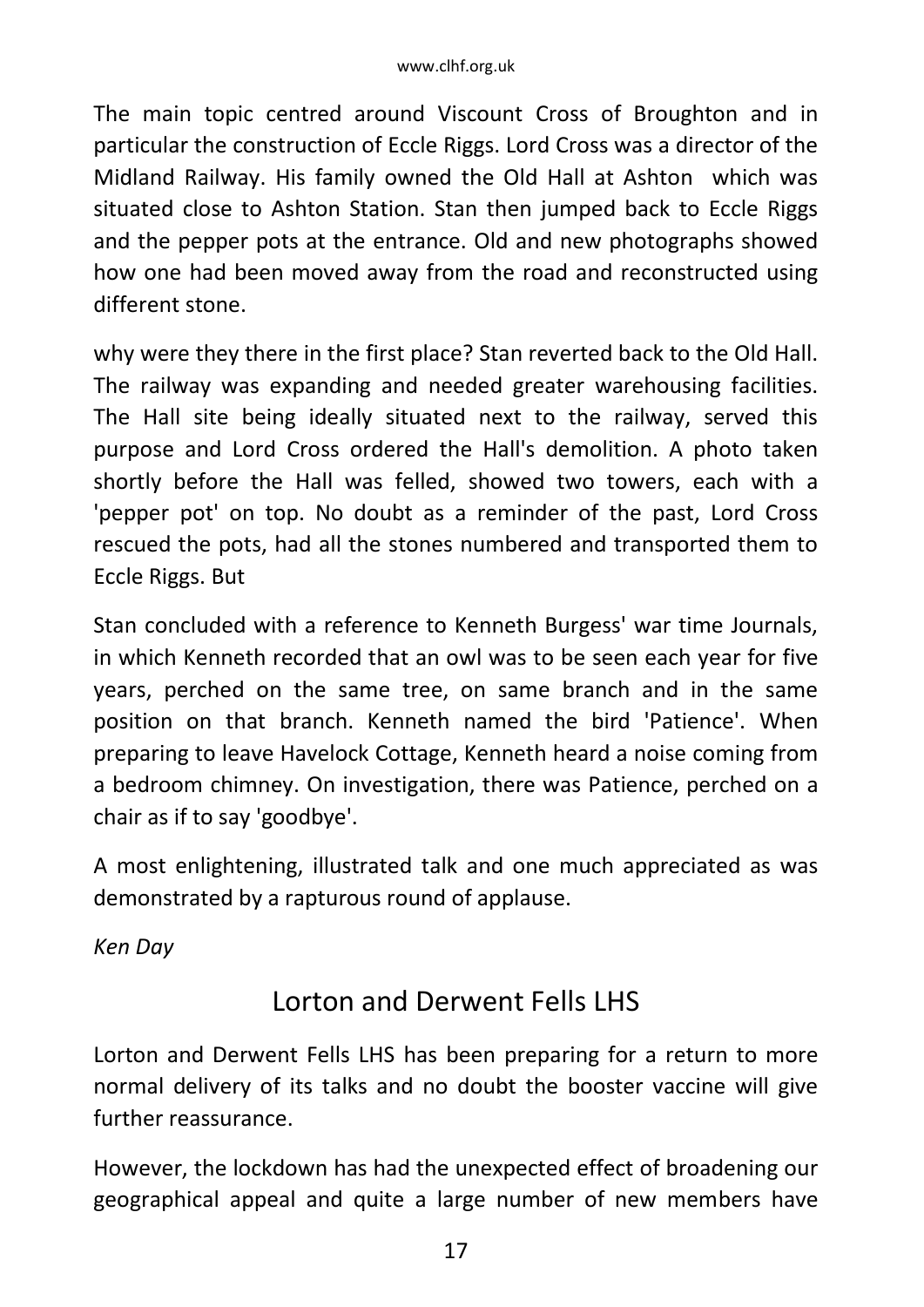joined who would have been thought well outside our catchment area before covid struck.

To accommodate these and perhaps the members who cannot attend meetings live we are planning to broadcast online as well as reopen in Lorton's Yew Tree Hall. Comments and advice from other societies would be welcome and of course we are happy to share our experience of this very new development.

James Lusher has organised two guided walks for the membership. Both proved very popular, because of their content but also because they provided the opportunity after nearly two years to engage in a communal activity in person. In August Derek Denman led a walk in Lorton which related its early origins and the ways in which the economy had evolved over the centuries.

In September Mark Hatton of CATMHS led a walk round Coppermines Valley, Coniston. This was a notable success with the intrepid walkers who attended. It was not for the fainthearted- James' advice when advertising the walk spoke of six hours exploring hostile mountain terrain. However, Mark's expertise and extensive knowledge made it very worthwhile for those lucky enough to have attended.

Our September talk was a highlight. Dick O'Brien gave a very interesting account of the Pilgrimage of Grace in Cumbria, full of detail and insight into the broader historical context.

## **Congratulations to Millom and District Local History Society**

**On their 50th Anniversary!**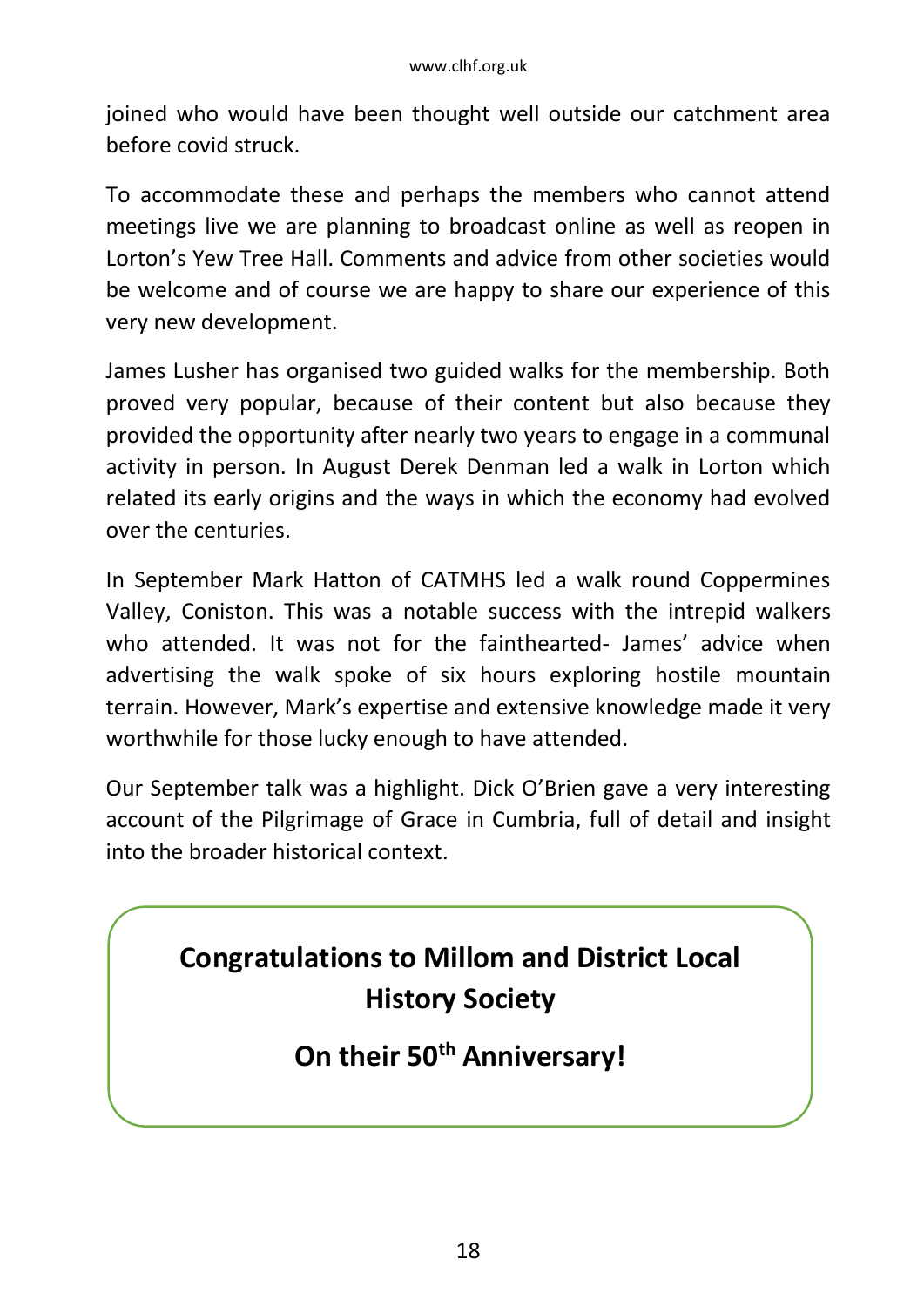## DEVELOPMENTS IN ALSTON

I'm almost ashamed to say that Alston Moor Historical Society has benefited financially from COVID. Because the Society's archives are housed in an office in Alston Town Hall that is classed as commercial premises, the Society was able to apply for the government grant of £10,000, offered to associations likely to suffer from lack of an income. Although the Society was financially secure in its modest way, it was eligible for the grant. This enabled us to benefit the community, and visitors, here by undertaking a project to design and install street name plates around Alston Moor (look out for plates on black with a gold border). We were also able to commission the construction of a new website (soon to be launched), and the fitting out of the 'front shop' in the Archives.



Although fitting out is not complete, for example we will be setting up a semi-soundproof corner behind a screen fitted with acoustic pads for aural records to be heard, the desk surfaces are clear enough now to allow us to begin work on the almost permanent backlog of acquisitions. The cabinets are not of archival quality but it will only be non-vulnerable items or items that can be replaced that will be kept there.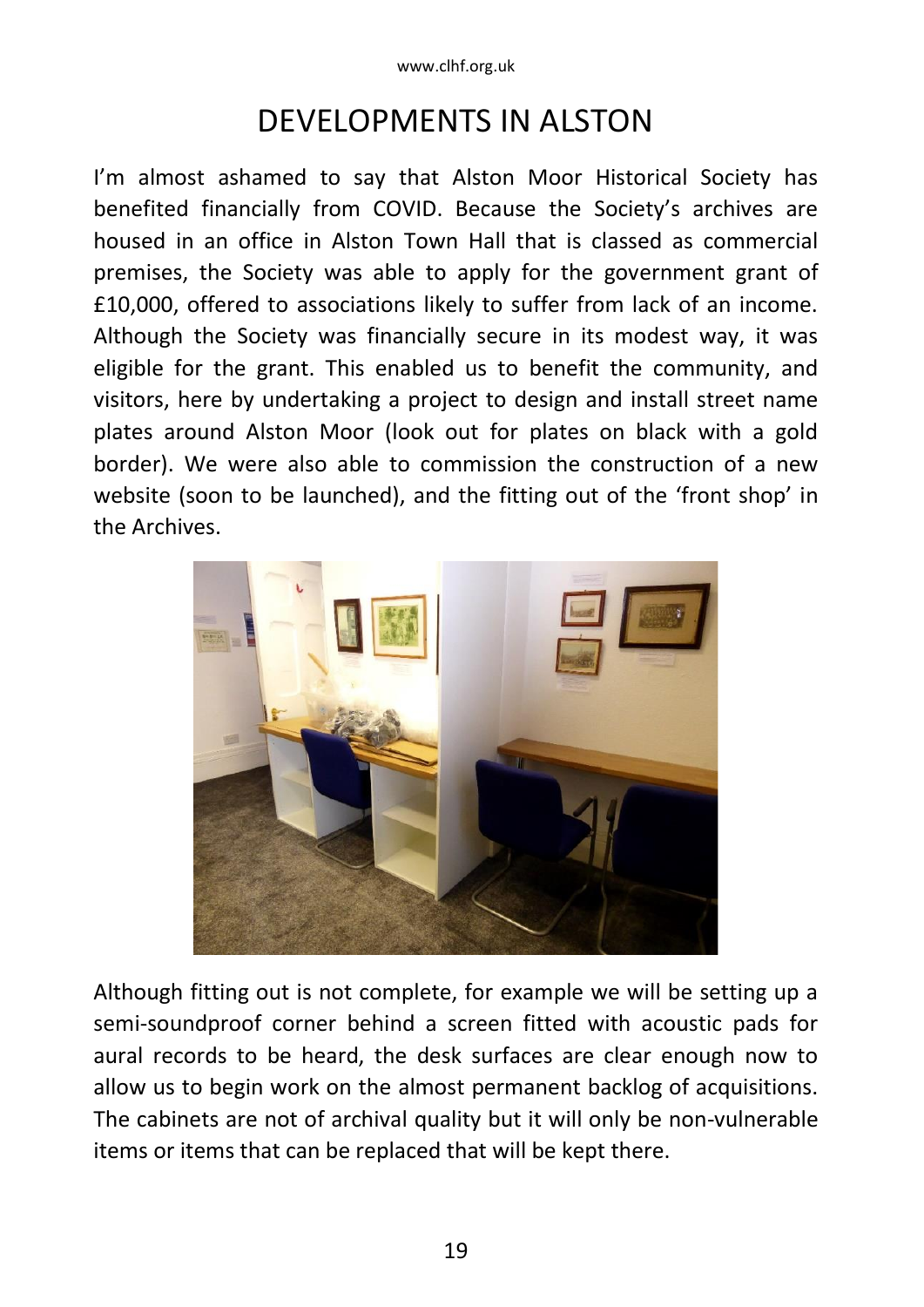All of this might make you jealous, but you too can do what Alston Moor has done. Find a spare room in a public building, apply to the Parish Council for a precept to pay the rent, membership subs and donations should cover the heating and lighting costs (fingers crossed), and away you go. We always acknowledge the assistance given by the Parish Council, without which none of this would have happened; a few years ago the collection was in danger of becoming homeless.

Speaking of COVID restrictions, our programme this year has been geared up to monthly talks on zoom, with the option of a site visit to follow up each talk. And all being well, a recent decision has been taken to hold a 'live' AGM in April, and, if successful, the re-negotiation with speakers to see if they are prepared to come to Alston, which, it has to be said, can be off-putting to a speaker on a rainy night 20 miles from anywhere.

Well, is there a place in your district for an archive/records office? Are you inspired?

*Alastair Robertson, Chair of Alston Moor Historical Society*

### Caldbeck & District Local History Society

Our main activity for many years has been monthly talks in the Parish Hall. We had to cancel our programme for 2020 but carried forward most of the planned events to 2021, switching to Zoom in the early part of the year.

Generally, our supporters found the Zoom technology quite easy (after initial fears) and we had no significant technical problems. Fortunately, we were given free access to a full Zoom account. The talks attracted a wider and slightly different audience. By July we had hoped to revert to talks in the Parish Hall but continued with Zoom for another month because of restrictions.

Another talk scheduled for the Hall had to be cancelled because the Hall was required for flu jabs so in the end we managed only one 'face-toface' talk. This was by Dr Jim Cox about the history of the Caldbeck Surgery. It was very popular and we had to turn away a few people in order to maintain social distancing. We recorded names so that we would be able to contact everyone if a case of COVID was reported.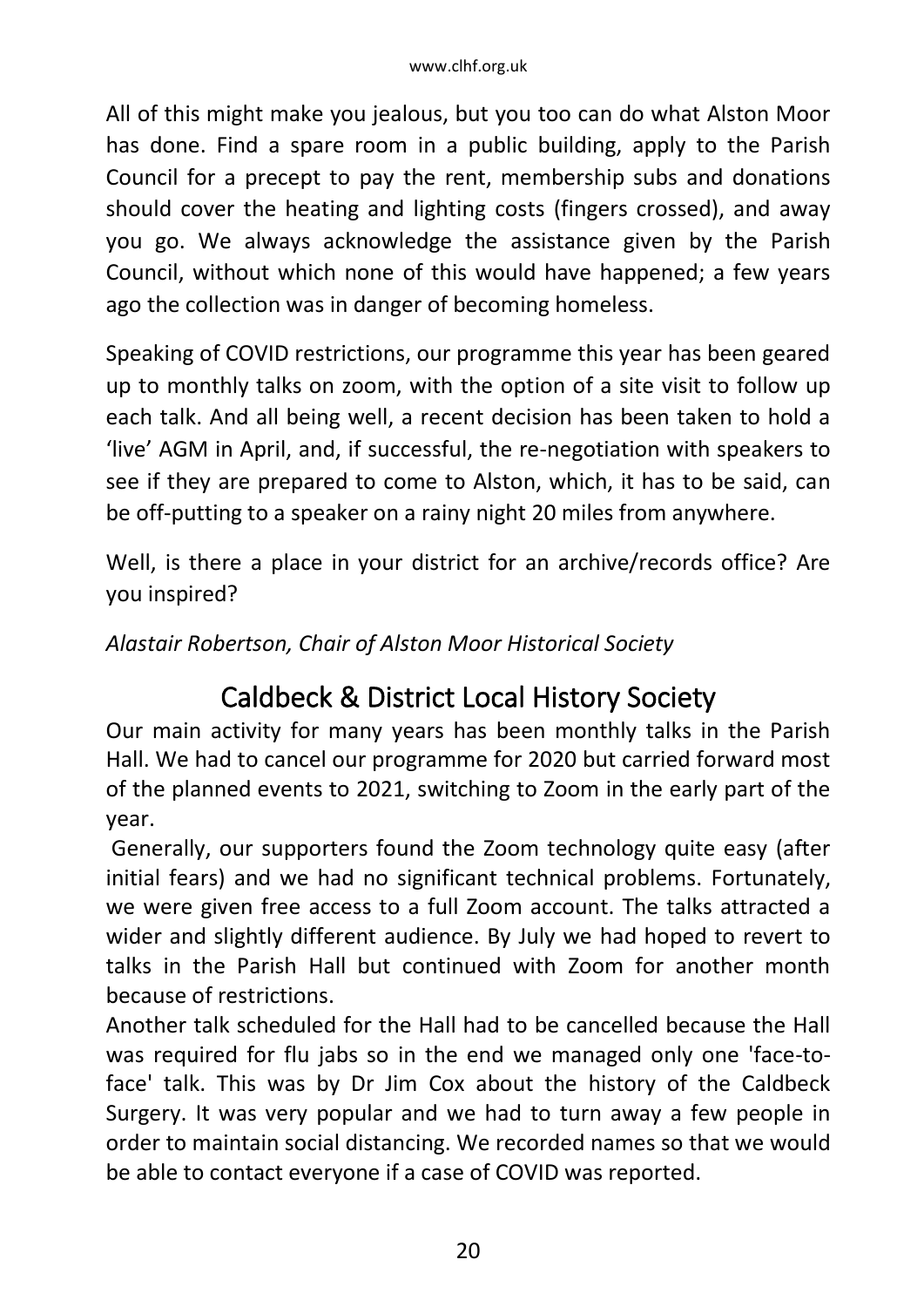We decided to follow a similar pattern for 2022 with four talks on Zoom followed by five talks in the Parish Hall. The first of the Zoom talks (in January) included a condensed AGM for 2021.

As a consequence of using Zoom we now communicate mainly by email. This has created a problem in contacting those who do not use email. Also we were unable to charge for Zoom talks and had to rely mainly on annual membership fees to cover our costs. The process of collecting fees will remain a challenge until we revert to regular meetings in the Hall. However, with free use of Zoom and fewer or lesser claims for fees from speakers, we are not far off breaking even financially over the period and feel that we have played a part in holding together the social fabric of our community in difficult times.

### Levens Local History Group

After abandoning our 2020 programme of meetings, we resumed in 2021 holding them via Zoom. By the end of 2021 we were holding the meetings "in-person" but with social distancing restrictions doors/windows open, one way system in the hall and no refreshments, but hoping to return to proper meetings in 2022. Omicron scuppered that for our January AGM and we returned to Zoom for that meeting. As most of our membership (and most of those non-members who usually attended our meetings) are old and therefore vulnerable, there has been a significant proportion who are more wary of gatherings than you would expect of a younger demographic.

Though most of us feel that in-person speaker meetings are greatly to be preferred for their sociability, Zoom has kept the society alive, and members attendance held up quite well, though we have not publicised the meetings beyond our membership, whereas we used to circulate other groups and put up posters etc.

After cancelling most of the 2020 meetings we carried forward members' subs and did not collect any in 2021. I dare say that some members didn't pay in either year but we did not try to police that. Normally, with publicity we get a reasonable revenue from visitor's fees, but it was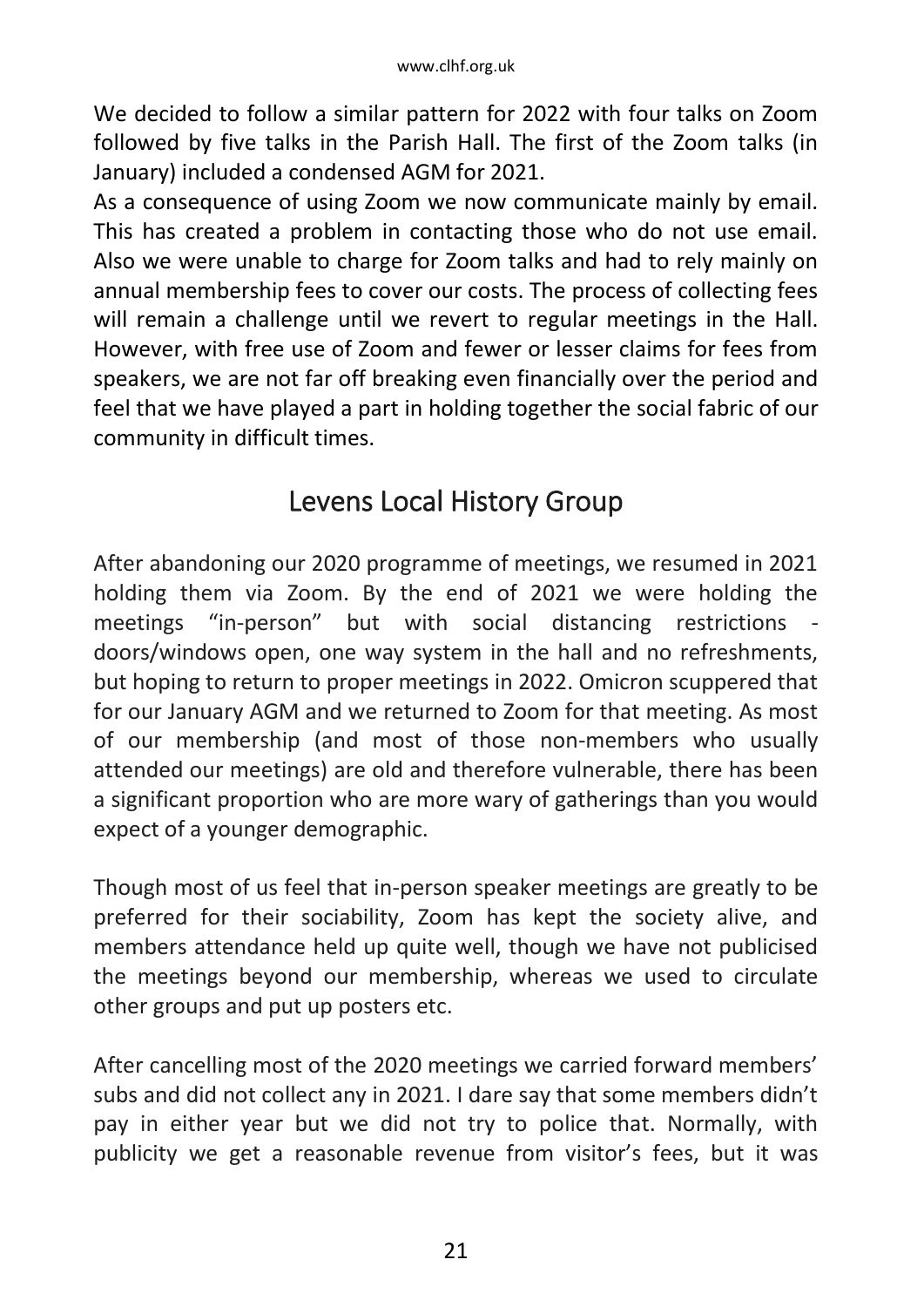simpler to not advertise as we don't have a mechanism for collecting these fees other than at the door.

Unless something else unexpected happens, we don't expect a permanent change in our meetings format - except that we are now happy to hold Zoom meetings if that makes it possible to have a particular speaker we want to hear, whom we would not hear otherwise.

Speaker meetings in themselves don't give me any anxiety, but a cause for concern is that peoples' passive experience has diminished their readiness to participate in the society either as a committee member or to be active in any project that it undertakes.

#### *Allan Steward (for LLHG)*

### SOCIETIES BANKING ARRANGEMENTS

An analysis of the 163,000 voluntary groups in the UK, revealed that 130,000 have incomes below £100,000. Why does this matter? It is the limit set by HSBC for 'free' banking, so any of their accounts below this figure will be charged £5 per month, 40p per cheque paid in, 0.4% on cash deposits. These charges are the same level as a commercial business with a turnover of £2 million!

Many voluntary groups, including some of our society members have tried to change banks or find a new bank or building society to take on their account; most have not yet succeeded. Both Barclays and Nat West imposed restrictions following HSBC, however If one of your existing signatories has an account with either Santander, Nat West, Royal Bank of Scotland or the Ulster Bank, you may be able to open an account with them. Has any society succeeded down this route? Please let us know.

Attempting to obtain electronic banking can be difficult as most accounts require two signatures.

The Federation itself along with a number of other member societies have recently been involved with our banks and the maintenance of their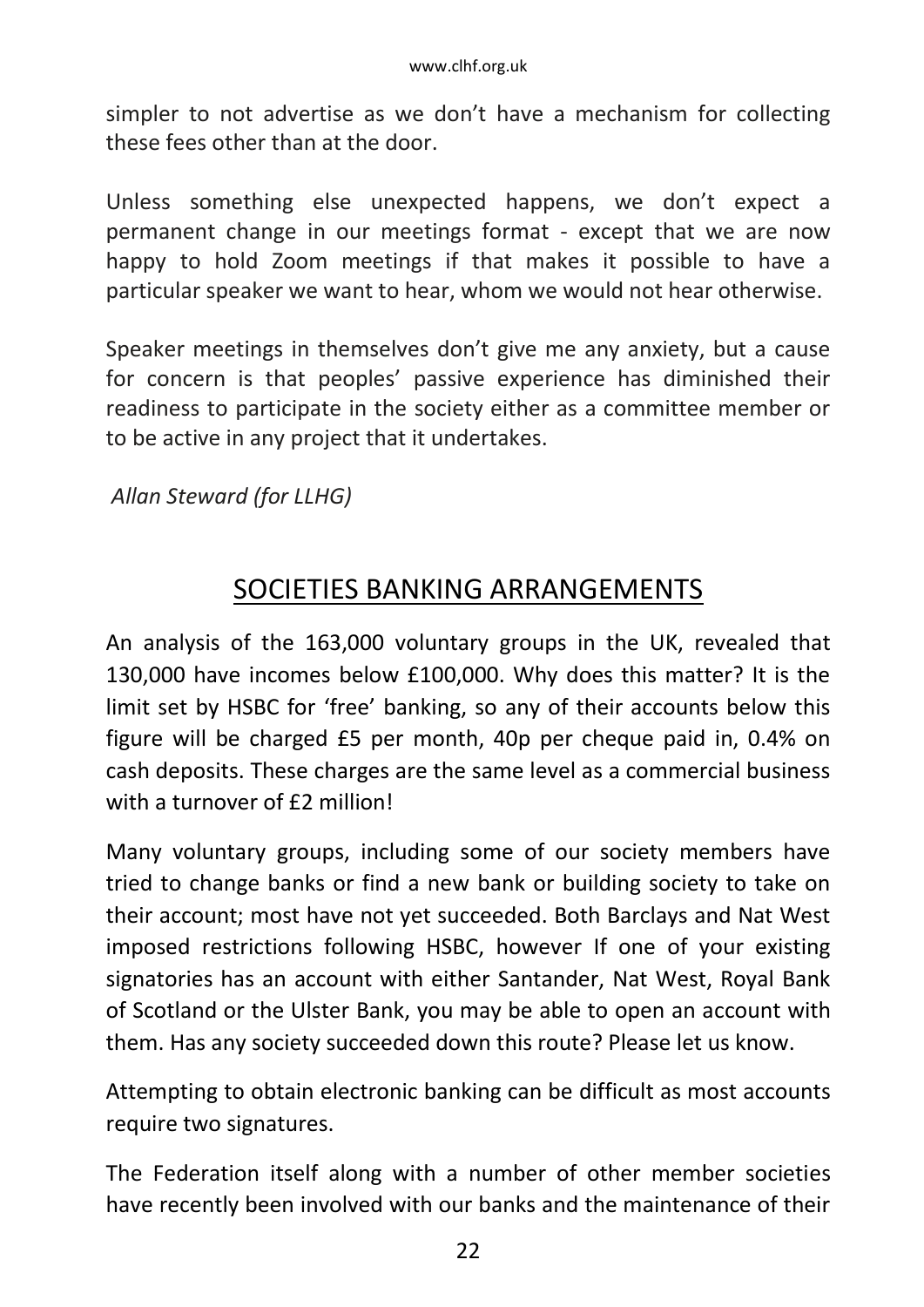account. We have closed our account with HSBC as fortunately we have an account with the Cumberland Building Society, who sadly are not accepting any new community accounts at the moment.

In addition, the majority of banks are asking for details of societies transactions, membership etc. in order to cover themselves against money laundering and some of the forms can be onerous to complete. Most of these checks are being carried out in remote offices and any box not ticked or completed, results in the forms being returned. The threat for non-completion is to suspend the account.

Some may find it ironic that the Chief Executive of HSBC writing in the Bank's sustainability report states that 'the Bank's business has an impact on customers and the wider community that they serve. Being sustainable means building strong relationships and taking in to account the issues that matter to our customers'.



Can you find free banking for your society? It is a moving situation and another challenge for your Treasurer! Metro Bank offers free banking if your turnover is below £2 million and allows 200 free transactions and deposits of up to £10,000 per month. Downside is you have to apply within a branch and the nearest branch is Bradford! Virgin Money offers free banking if you have less than 10 transactions per month. Co-op Bank's community directplus account may be attractive if your turnover is less than £1 million and you deposit annually less than £100,000 in cash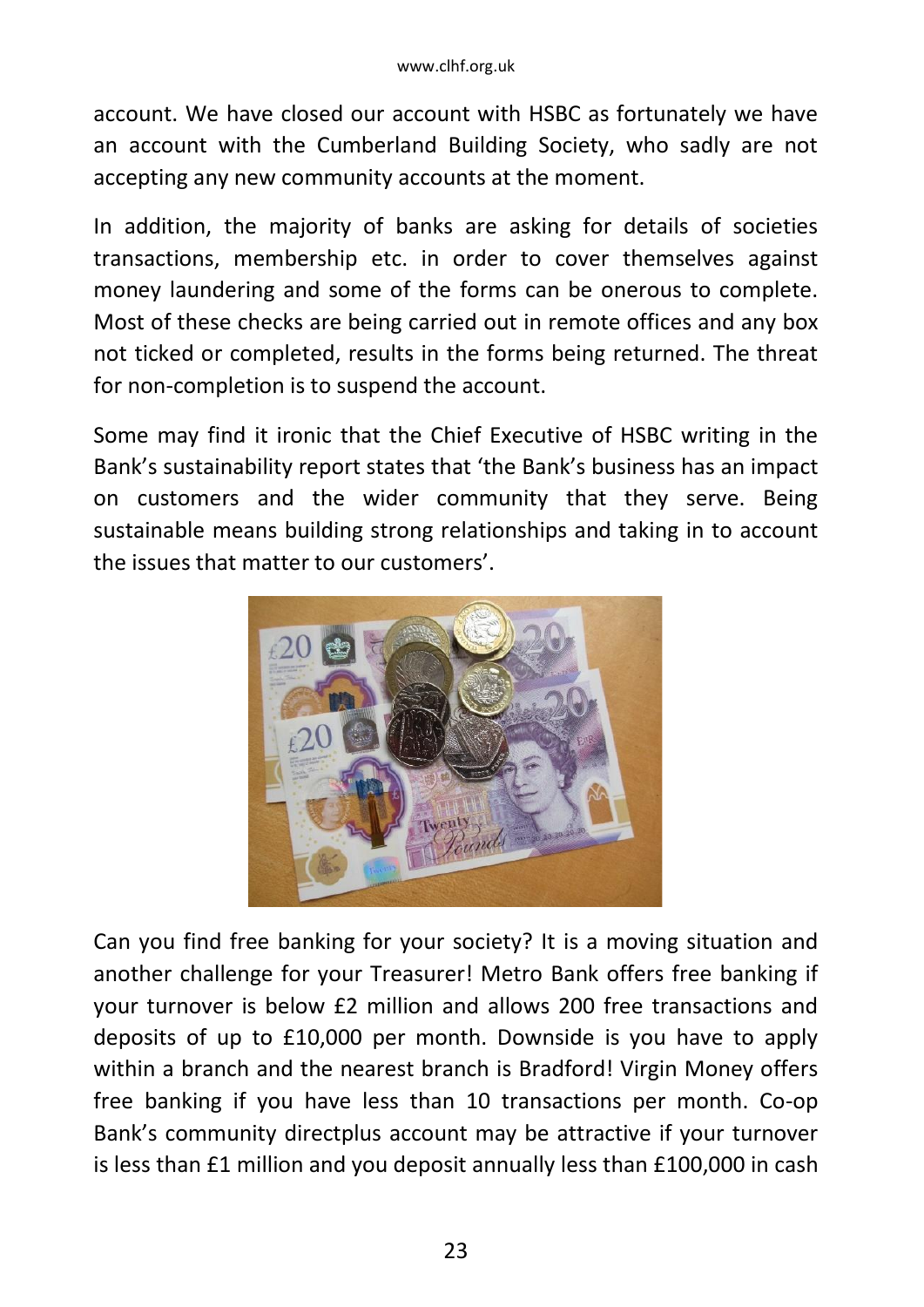and less than 5,000 cheques. It is no surprise that they have been inundated with applications, which are taking time to be processed.

We would like to hear from any society who has had problems with their bank or building society and any that have found solutions to the problem.

*John Poland and Graham Brooks*

## CVBG Programme of Zoom talks for 2022

#### **Second Mondays. All talks will be on the second Monday of each month at 7.30 pm.**

Access to talks is free. Please ask for a link to be sent to your e mail address, at the beginning of the relevant month. Requests to CVBG secretary, [miketurner4@hotmail.co.uk](mailto:miketurner4@hotmail.co.uk)

#### **April, Monday 4**

#### *Peter Messenger, CVBG committee*

#### *Clay Dabbins, old and new*

*Peter gets to grips with the Cumbrian version of clay structures, both what we can see and what has been lost.* 

#### **May, Monday 9**

#### **John McDowell, CVBG committee** *Vernacular Buildings of Ulster Folk Museum*

This is a splendid opportunity to look at building traditions outside of Cumbria, to contrast them with those familiar to us.

#### **June, Monday 13**

#### **Dan Elsworth, CVBG committee**

#### *House at Underbarrow, near Kendal,*

Dan uses his archaeological expertise to analyse the development of the house and record surviving features.

**July, Monday 4 Richard Wilson, CVBG committee** *Living Upstairs: Bastles and bastle derivatives,*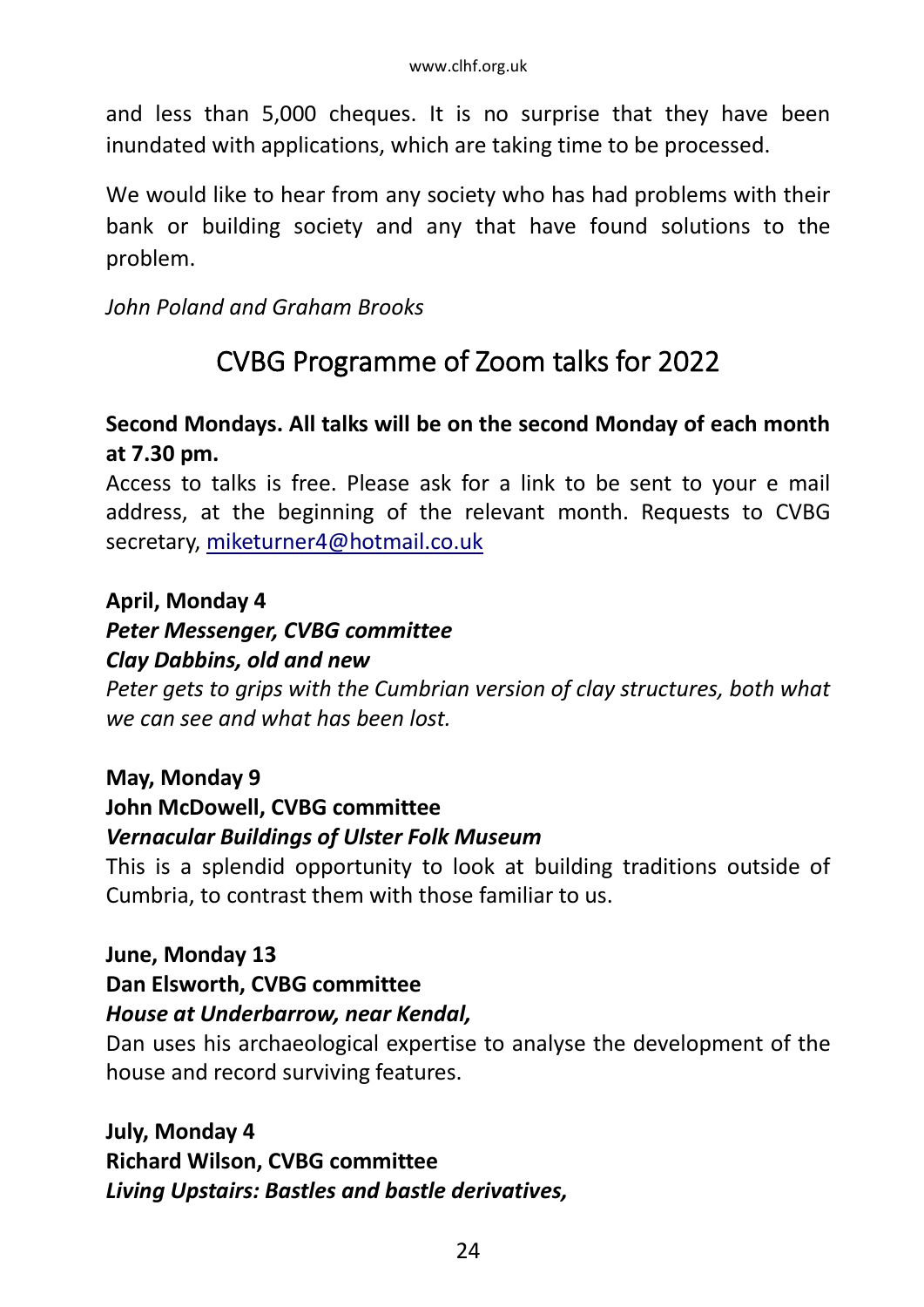Bastles are unique to the Border region and Cumbria has many examples to see. Richard has made a special study of this building type, which influenced houses in their vicinity.

**August, Monday 1 Paul Lewis, Vice Chairman, CVBG** *Harby Brow Tower, near Wigton.*  The development of a Cumbrian tower house.

#### ֦ **2022 CONVENTION AND AGM**

 $~\sim$   $\sim$   $\sim$   $\sim$   $\sim$   $\sim$ 

 The planning for this year's convention and AGM is starting to one together meery. Cartiner remiisala Locar mstory society Community Centre which has sufficient free parking. come together nicely. Cartmel Peninsula Local History Society Saturday 15<sup>th</sup> October 2022 and it will be held in Allithwaite

 The topic this year is Agriculture and Angus Winchester has Cumbria with reference to the medieval period. As a change to individuals to give either a short presentation on an agricultural presentation for people to view during the various breaks. agreed to be our keynote speaker on livestock farming in the normal format we are this year inviting member groups or related topic that they have been researching or to do a poster

If you are interested in giving a presentation or poster please<br>contact Sheila Fletcher <u>Sheila@merciful.plus.com</u> to discuss it. If you are interested in giving a presentation or poster please